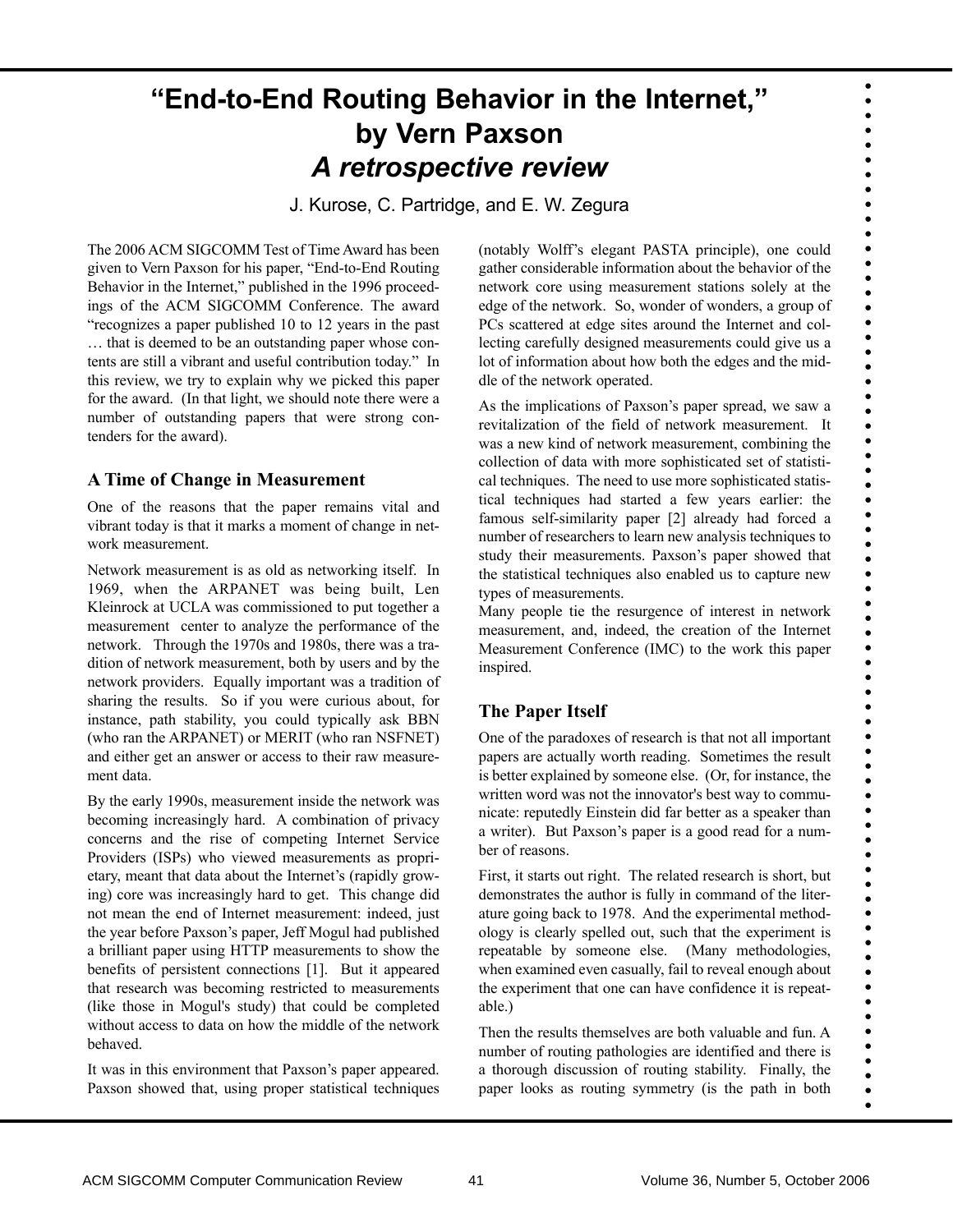- directions the same?) and was the first to show just how •
- prevalent asymmetry (previously assumed to be rare), • •
- actually was. •

• • • • • • • • • • • • • • • • • • • • • • • • • • • • • • • • • • • • • • • • • • • • • • • • • • • • • • • • • • • • • •

In summary, it is an important paper and rewarding reading. The combination makes it this year's winner of the SIGCOMM Test of Time Award. • • • •

### **References**

1. J. Mogul, "The case for persistent-connection HTTP," Proc. ACM SIGCOMM '95.

2. W.E. Leland, M.S. Taqqu, W. Willinger, D.V. Wilson, "On the self-similar nature of Ethernet traffic," Proc. ACM SIGOMM '93.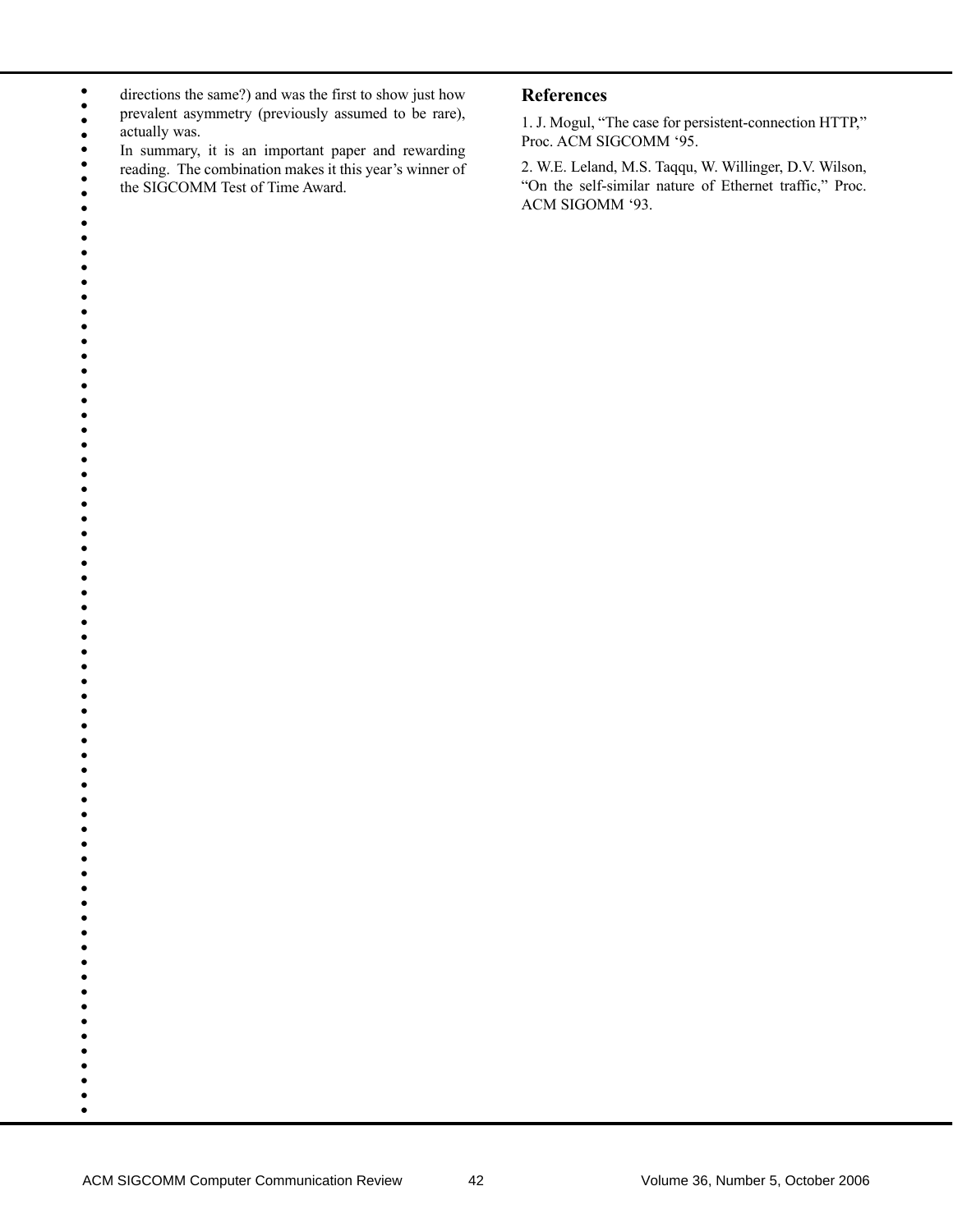# **End-to-End Routing Behavior in the Internet**

Vern Paxson University of California, Berkeley and Lawrence Berkeley National Laboratory vern@ee.lbl.gov

# **Abstract**

The large-scale behavior of routing in the Internet has gone virtually without any formal study, the exception being Chinoy's analysis of the dynamics of Internet routing information [Ch93]. We report on an analysis of 40,000 end-to-end route measurements conducted using repeated "traceroutes" between 37 Internet sites. We analyze the routing behavior for pathological conditions, routing stability, and routing symmetry. For pathologies, we characterize the prevalence of routing loops, erroneous routing, infrastructure failures, and temporary outages. We find that the likelihood of encountering a major routing pathology more than doubled between the end of 1994 and the end of 1995, rising from 1.5% to 3.4%. For routing stability, we define two separate types of stability, "prevalence," meaning the overall likelihood that a particular route is encountered, and "persistence," the likelihood that a route remains unchanged over a long period of time. We find that Internet paths are heavily dominated by a single prevalent route, but that the time periods over which routes persist show wide variation, ranging from seconds up to days. About 2/3's of the Internet paths had routes persisting for either days or weeks. For routing symmetry, we look at the likelihood that a path through the Internet visits at least one different city in the two directions. At the end of 1995, this was the case half the time, and at least one different autonomous system was visited 30% of the time.

# **1 Introduction**

The large-scale behavior of routing in the Internet has gone virtually without any formal study, the exception being Chinoy's analysis of the dynamics of Internet routing information [Ch93]. In this paper we analyze 40,000 end-to-end route measurements conducted using repeated "traceroutes" between 37 Internet sites. The main questions we strive to answer are: What sort of pathologies and failures occur in Internet routing? Do routes remain stable over time or change frequently? Do routes from  $A$  to  $B$  tend to be symmetric (the same in reverse) as routes from  $B$  to  $A$ ?

Our framework for answering these questions is the measurement of a large sample of Internet routes between a number of geographically diverse hosts. We argue that the set of routes is representative of Internet routes in general, and analyze how the routes changed over time to assess how Internet routing in general changes over time.

In  $\S$  2 and  $\S$  3 we give overviews of related research and how routing works in the Internet. In  $\S 4$  we discuss the experimental and statistical methodology for our analysis. In  $\S$  5 we give an overview of the participating sites and the raw data. We classify a number of routing pathologies in  $\S$  6, including routing loops, rapid routing changes, erroneous routes, infrastructure failures, and temporary outages. We find that the likelihood of encountering a major routing pathology more than doubled between the end of 1994 and the end of 1995, rising from 1.5% to 3.4%.

After removing the pathologies, we analyze the remaining measurements to investigate routing stability ( $\S$  7) and symmetry ( $\S$  8), summarizing our findings in  $\S$  9.

# **2 Related research**

The problem of routing traffic in communication networks has been studied for well over twenty years [SS80]. The subject has matured to the point where a number of books have been written thoroughly examining the different issues and solutions [Pe92, St95, Hu95].

A key distinction we will make is that between routing *protocols*, by which we mean mechanisms for disseminating routing information within a network and the particulars of how to use that information to forward traffic, and routing *behavior*, meaning how in practice the routing algorithms perform. This distinction is important because while routing protocols have been heavily studied, routing behavior has not.

The literature contains many studies of routing protocols. In addition to the books cited above, see, for example, discussions of the various ARPANET routing algorithms [MFR78, MRR80, KZ89]; the Exterior Gateway Protocol used in the NSFNET [Ro82] and the Border Gateway Protocol (BGP) that replaced it [RL95, RG95, Tr95a, Tr95b]; the related work by Estrin et al on routing between administrative domains [BE90, ERH92]; Perlman and Varghese's discussion of difficulties in designing routing algorithms [PV88]; Deering and Cheriton's seminal work on multicast routing [DC90]; Perlman's comparison of the popular OSPF and IS-IS protocols [Pe91]; and Baransel et al's survey of routing techniques for very high speed networks [BDG95].

For routing behavior, however, the literature contains considerably fewer studies. Some of these are based on simulation, such as Zaumen and Garcia-Luna Aceves' studies of routing behavior

This work was supported by the Director, Office of Energy Research, Scientific Computing Staff, of the U.S. Department of Energy under Contract No. DE-AC03-76SF00098. A slightly longer version of this paper, with additional figures and typeset with a larger font, is available from ftp://ftp.ee.lbl.gov/papers/routing.SIGCOMM.ps.Z.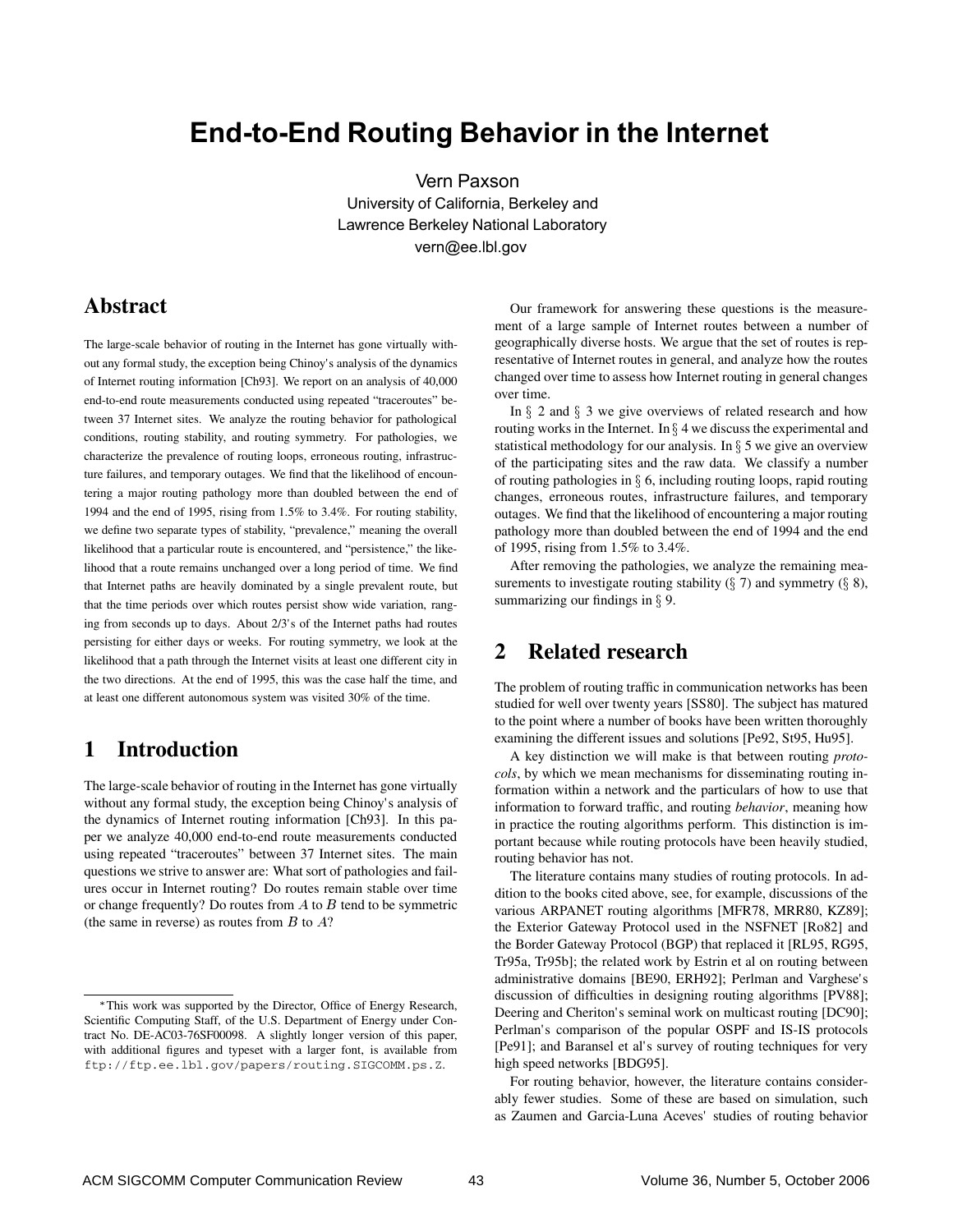on several different wide-area topologies [ZG-LA92], and Sidhu et al's simulation of OSPF [SFANC93]. In only a few studies do measurements play a significant role: Rekhter and Chinoy's tracedriven simulation of the tradeoffs in using inter-autonomous system routing information to optimize routing within a single autonomous system [RC92]; Chinoy's study of the dynamics of routing information propagated inside the NSFNET infrastructure [Ch93]; and Floyd and Jacobson's analysis of how periodicity in routing messages can lead to global synchronization among the routers [FJ94].

This is not to say that studies of routing protocols ignore routing behavior. But the presentation of routing behavior in the protocol studies is almost always qualitative. Furthermore, of the measurement studies only Chinoy's is devoted to characterizing routing behavior in-the-large.

Chinoy found wide ranges in the dynamics of routing information: For those routers that send updates periodically regardless of whether any connectivity information has changed, the vast majority of the updates contain no new information. Most routing changes occur at the edges of the network and not along its "backbone." Outages during which a network is unreachable from the backbone span a large range of time, from a few minutes to a number of hours. Finally, most networks are nearly quiescent, while a few exhibit frequent connectivity transitions.

Chinoy's study concerns how routing information propagates *inside* the network. It is not obvious, though, how these dynamics translate into the routing dynamics seen by an end user. An area noted by Chinoy as ripe for further study is "the end-to-end dynamics of routing information."

We will use the term *virtual path* to denote the network-level abstraction of a "direct link" between two Internet hosts. For example, when Internet host A wishes to establish a network-level connection to host  $B$ , as far as  $A$  is concerned the network layer provides it with a link directly to <sup>B</sup>. We will denote the notion of the virtual path from A to B as  $A \Rightarrow B$ .

At any given instant in time, the virtual path  $A \Rightarrow B$  is realized at the network layer by a single *route*, which is a sequence of Internet routers along which packets sent by A and destined for <sup>B</sup> are forwarded. Over time, the virtual path  $A \Rightarrow B$  may oscillate very rapidly between different routes, or it may be quite stable (c.f.  $\S$  7). Chinoy's suggested research area is then: given two hosts A and B at the edges of the network, how does the virtual path  $A \Rightarrow B$ behave? This is the question we attempt to answer in our study.

# **3 Routing in the Internet**

For routing purposes, the Internet is partitioned into a disjoint set of *autonomous systems* (AS's) [Ro82]. Originally, an AS was a collection of routers and hosts unified by running a single "interior gateway protocol" (IGP). Over time, the notion has evolved to be essentially synonymous with that of *administrative domain* [HK89], in which the routers and hosts are unified by a single administrative authority, and a set of IGP's. Routing between autonomous systems provides the highest-level of Internet interconnection. RFC 1126 outlines the goals and requirements for inter-AS routing [Li89], and [Re95] gives an overview of how inter-AS routing has evolved.

BGP, currently in its fourth version [RL95, RG95], is now used between all significant AS's [Tr95a]. BGP allows arbitrary interconnection topologies between AS's, and also provides a mechanism for preventing routing loops between AS's (c.f.  $\S$  6.1).

The key to whether use of BGP will scale to a very large Internet

lies in the *stability* of inter-AS routing [Tr95b]. If routes between AS's vary frequently—a phenomenon termed "flapping" [Do95] then the BGP routers will spend a great deal of their time updating their routing tables and propagating the routing changes. Daily statistics concerning routing flapping are available from [Me95b].

It is important to note that stable inter-AS routing does *not* guarantee stable end-to-end routing, because AS's are large entities capable of significant internal instabilities.

# **4 Methodology**

In this section we discuss the methodology used in our study: the measurement software; the utility of sampling at exponentially distributed intervals; which aspects of our data are plausibly representative of Internet traffic and which not; how we computed *confidence intervals* for probability estimates; and some problems with our experimental design.

For brevity we assume that the reader is familiar with the workings of the traceroute utility for measuring Internet routes ([Ja89]; see [Pa96] for detailed discussion).

### **4.1 Experimental apparatus**

We conducted our experiment by recruiting a number of Internet sites (see Table 1 in  $\S$  5) to run a "network probe daemon" (NPD) that provides several measurement services. These NPD's were then periodically contacted by a control program, "npd control," running on our local workstation, and asked to measure the route to another NPD site using traceroute .

For our first set of measurements, termed  $\mathcal{D}_1$ , we measured each virtual path between two of the NPD sites with a mean interval of 1–2 days. For the second set of measurements,  $\mathcal{D}_2$ , we made measurements at two different rates: 60% with a mean intermeasurement interval of 2 hours, and 40% with an mean interval of about 2.75 days.

The  $\mathcal{D}_1$  interval was chosen so that each NPD would make a traceroute measurement on average of once every two hours. As we added NPD sites to the experiment, the rate at which an NPD made measurements to a *particular* remote NPD site decreased, in order to maintain the average load of one measurement per two hours, which led to the range of 1–2 days in the mean measurement interval. Upon analyzing the  $\mathcal{D}_1$  data we realized that such a large sampling interval would not allow us to resolve a number of questions concerning routing stability  $(\S 7)$ . Therefore for  $\mathcal{D}_2$  we adopted the strategy of making measurements between pairs of NPD sites in "bursts," with a mean interval of 2 hours between measurements in each burst. We also continued to make lower frequency measurements between pairs of sites in order to gather data to assess routing stability over longer time periods, and arranged the measurements so that 50% would come in bursts and 50% more widely spaced apart. But we also had traceroute measurements from a TCP dynamics study we are conducting using the NPD framework (Part II of [Pa96]). These were also made on average two hours apart, so by including them the proportion of burst measurements shifted to 60% bursts, 40% more widely spaced.

The bulk of the  $\mathcal{D}_2$  measurements were also *paired*, meaning we would measure the virtual path  $A \Rightarrow B$  and then immediately measure the virtual path  $B \Rightarrow A$ . This enabled us to resolve ambiguities concerning routing symmetry  $(\S$  8), which again we only recognized after having captured and analyzed the  $\mathcal{D}_1$  data.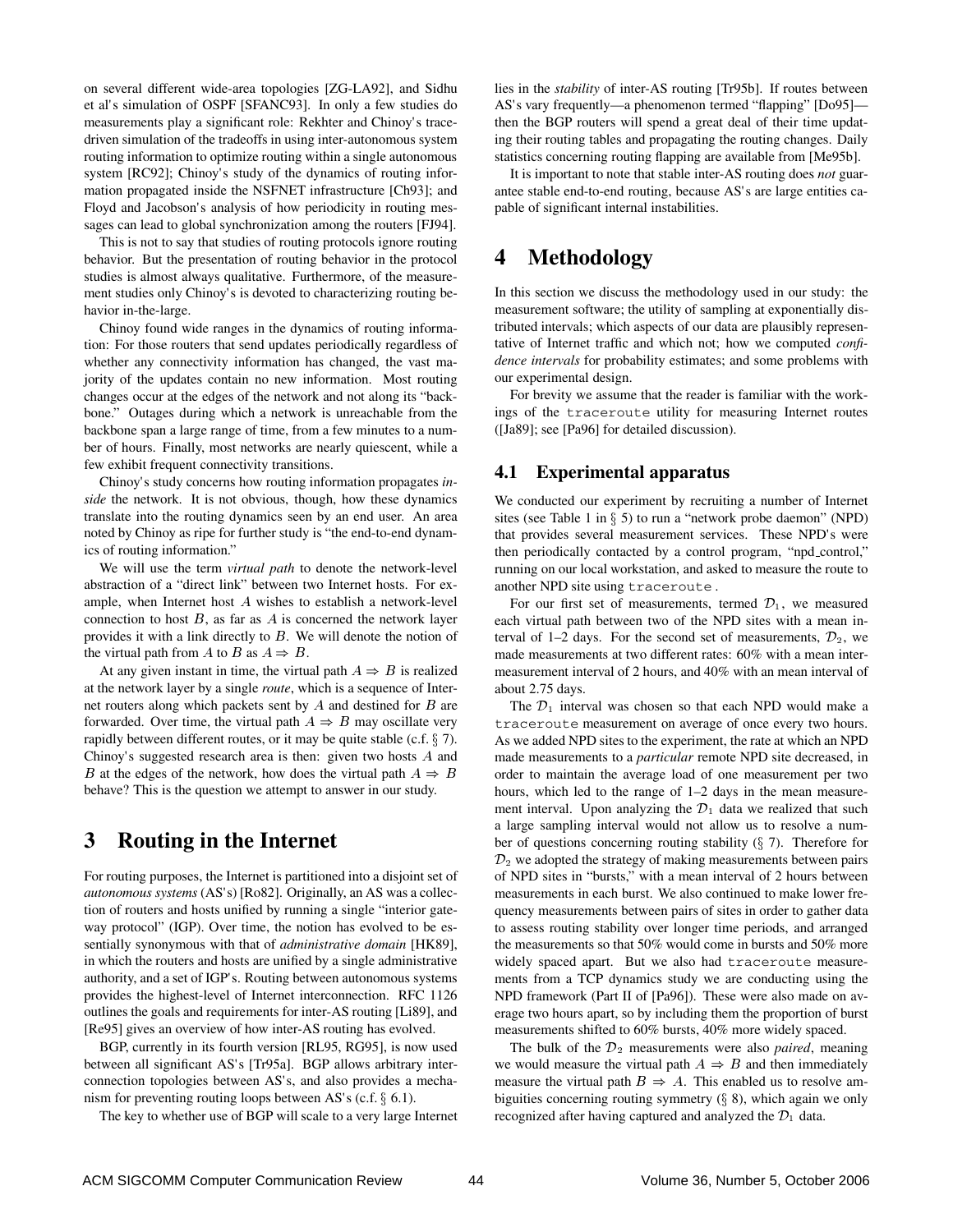### **4.2 Exponential sampling**

We devised our measurements so that the time intervals between consecutive measurements of the same virtual path were independent and exponentially distributed. Doing so gains two important (and related) properties. The first is that the measurements correspond to *additive random sampling* [BM92]. Such sampling is unbiased because it samples all instantaneous signal values with equal probability. The second important property is that the measurement times form a Poisson process. This means that Wolff's *PASTA principle*—"Poisson Arrivals See Time Averages"—applies to our measurements: asymptotically, the proportion of our measurements that observe a given state is equal to the amount of time that the Internet spends in that state [Wo82]. Two important points regarding Wolff's theorem are (1) the observed process does *not* need to be Markovian; and (2) the Poisson arrivals need not be *homogeneous* [Wo82,  $\S$  3].

The only requirement of the PASTA theorem is that the observed process cannot *anticipate* observation arrivals. There is one respect in which our measurements fail this requirement. Even though our observations come exponentially distributed, the network *can* anticipate arrivals as follows: *When the network has lost connectivity between the site running "npd control" and a site potentially conducting a* traceroute*, the network can predict that* no *measurement will occur.* The effect of this anticipation is a tendency to *underestimate* the prevalence of network connectivity problems (see also  $\S$  4.5 and  $\S$  5.2).

#### **4.3 Which observations are representative?**

37 Internet hosts participated in our routing study. This is a miniscule fraction of the estimated 6.6 million Internet hosts as of July, 1995 [Lo95], so clearly behavior we observe that is due to the particular endpoint hosts in our study is not representative. Similarly, the 34 different stub networks to which these hosts belong are also a miniscule fraction of the more than 50,000 known to the NSFNET in April, 1995 [Me95a].

On the other hand, we argue that the *routes* between the 37 hosts are plausibly representative, because they include a non-negligible fraction of the AS's which together comprise the Internet. We expect the different routes within an AS to have similar characteristics (e.g., prevalence of pathologies, or routing stability), because they fall under a common administration, so sampling a significant number of AS's lends representational weight to a set of measurements.

By analyzing a BGP routing table dump obtained from an AS border router, we find in [Pa96] that the Internet presently has about 1,000 active AS's, of which the routes in our study traversed 8%. An important point, however, is that not all AS's are equal—some are much more prominent in Internet routing than others. If we weight each AS by its likelihood of occurring in an AS path, then the AS's sampled by the routes we measured represent about half of the Internet AS's, indicating that our observations are plausibly representative of Internet routing as a whole.

#### **4.4 Confidence intervals**

Often in our study we will want to assign some sort of confidence interval to a probability derived from analyzing our data. Suppose that out of a representative sample of  $n$  observations we find that a subset of size  $k$  exhibit some property  $P$ . We might then estimate the unconditional probability p of observing  $P$  as  $\hat{p} = k/n$ . But

the value of  $\hat{p}$  is not of much use unless we also have an idea of its possible error. For example, if, out of 2 observations, 1 of them exhibits P, we would not feel too confident declaring that  $p \approx \frac{1}{2}$ .

-To address this problem, we need to associate a *confidence interval* with  $\hat{p}$ , the interval being a range of values that, with high confidence, includes <sup>p</sup>. In [Pa96], we develop tight bounds on the interval in which  $p$  must lie to be consistent, with confidence  $c$ , with observing k independent instances of  $P$  in n measurements. We find that  $p_l$ , the lower range of p, is given by:

$$
p_l = \frac{\nu_2}{\nu_2 + \nu_1 Q_{F(\nu_1, \nu_2)}(1 - c)}
$$

where:  $\nu_1 = 2(n - k + 1)$  and  $\nu_2 = 2k$ , and  $Q_{F(\nu_1, \nu_2)}(1 - c)$  is the  $1 - c$  quantile of the well-known F variance-ratio distribution with parameters  $\nu_1$  and  $\nu_2$ . The upper bound,  $p_u$ , has a similar form.

We also look at the problem of *comparing* confidence intervals. Suppose we have two separate datasets,  $\mathcal{D}_1$  and  $\mathcal{D}_2$ , in which we observe  $k_1$  instances of P out of  $n_1$  independent measurements for  $\mathcal{D}_1$ , and  $k_2$  out of  $n_2$  for  $\mathcal{D}_2$ . If we then let c denote the confidence we wish to associate with a finding that the two datasets show a significant difference (i.e.,  $c$  is the probability that an apparent difference is not simply due to chance), then in [Pa96] we show that we should compute confidence intervals for  $\mathcal{D}_1$  and  $\mathcal{D}_2$ using  $c' = 1 - 2\sqrt{1 - c}$ . If these intervals do not overlap, then the prevalence of  $P$  in  $D_1$  is significantly different than in  $D_2$ , with confidence <sup>c</sup>.

Throughout our study we use 95% confidence intervals, corresponding to  $c = 0.95$  and  $c' \approx 0.553$ .

### **4.5 Shortcomings of the experimental design**

An understandable criticism of our study is that it does not provide enough analysis of the routing difficulties uncovered, including whether these difficulties are fundamental to routing a large packetswitched internetwork, or whether they could be fixed. There are several reasons for this shortcoming worth noting for those who would undertake a similar study in the future.

The first difficulty is somewhat inherent to end-to-end measurement: while an end-to-end measurement has the great benefit of measuring a quantity of direct interest to network end users, it also has the difficulty of compounding effects at different hops at the network into a single net effect. For example, when a routing loop is observed, a natural question is: what router is responsible for having created this loop? A measurement study made internal to the network, such as [Ch93], can attempt to answer this question because the network's internal state is more visible. But for an endto-end measurement study such as ours, all that is actually visible is the *fact* that a loop occurs, with little possibility of determining *why*.

One way to determine *why* a problem exists is to ask those running the network. We attempted a great deal of this (see  $\S$  10), but this approach does not scale effectively for large numbers of problems.

In retrospect, there are two ways in which our experiment could be considerably improved. The first is that if NPD's could be given a whole batch of measurement requests (rather than just a single request), along with times at which to perform them, then the underestimation of network problems due to our centralized design  $(\S$  4.2) could be eliminated. The second is the use of a tool more sophisticated than traceroute: one that could analyze the route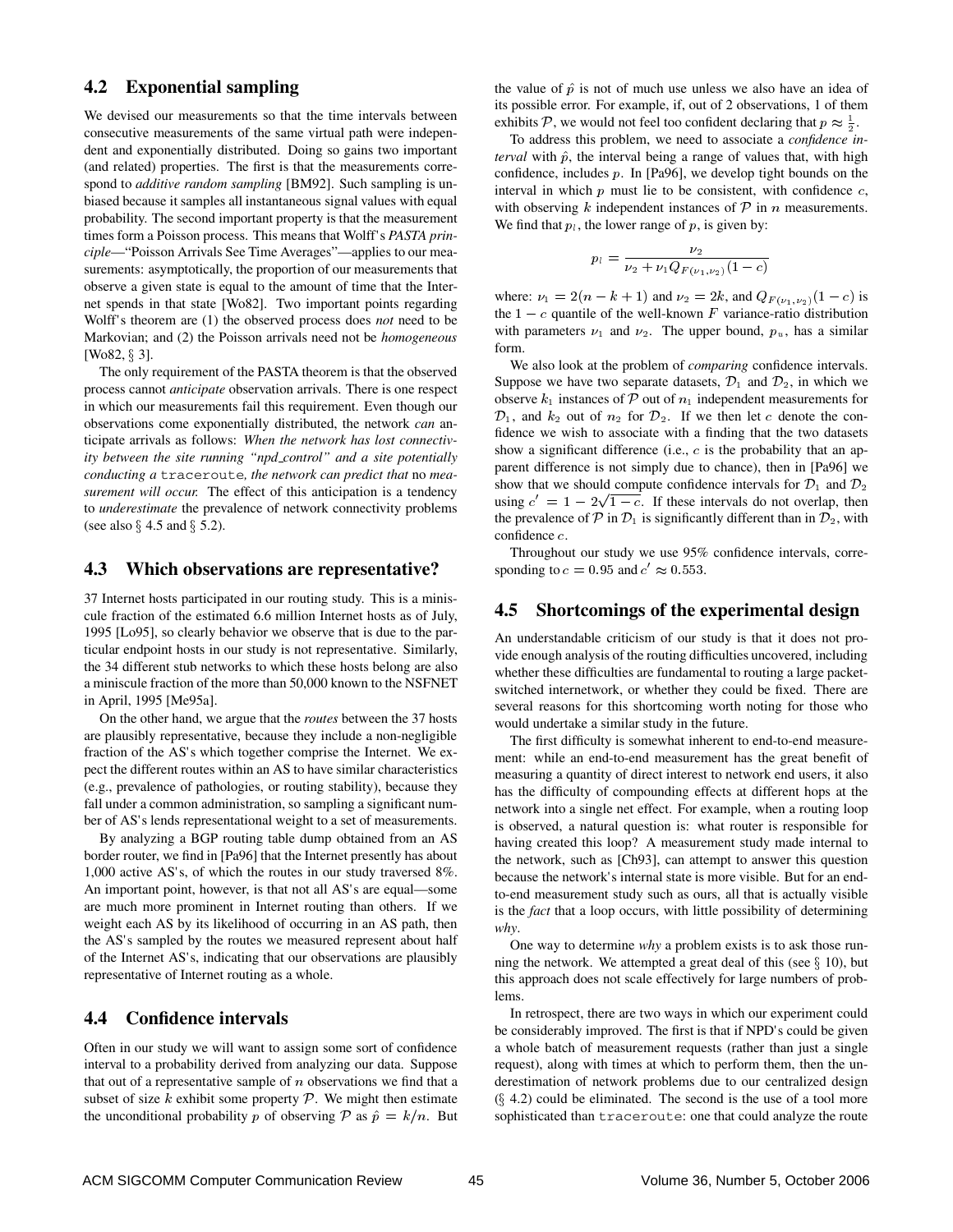| Name    | Description                                               |
|---------|-----------------------------------------------------------|
| adv     | Advanced Network & Services, Armonk, NY                   |
| austr   | University of Melbourne, Australia                        |
| austr2  | University of Newcastle, Australia                        |
| batman  | National Center for Atmospheric Research, Boulder, CO     |
| bn 1    | Brookhaven National Lab, NY                               |
| bsdi    | Berkeley Software Design, Colorado Springs, CO            |
| connix  | Caravela Software, Middlefield, CT                        |
| harv    | Harvard University, Cambridge, MA                         |
| inria   | INRIA, Sophia, France                                     |
| korea   | Pohang Institute of Science and Technology, South Korea   |
| 1b1     | Lawrence Berkeley Lab, CA                                 |
| lbli    | LBL computer connected via ISDN, CA                       |
| mid     | MIDnet, Lincoln, NE                                       |
| mit.    | Massachusetts Institute of Technology, Cambridge, MA      |
| ncar    | National Center for Atmospheric Research, Boulder, CO     |
| near    | NEARnet, Cambridge, Massachusetts                         |
| nrao    | National Radio Astronomy Observatory, Charlottesville, VA |
| oce     | Oce-van der Grinten, Venlo, The Netherlands               |
| panix   | Public Access Networks Corporation, New York, NY          |
| pubnix  | Pix Technologies Corp., Fairfax, VA                       |
| rain    | RAINet, Portland, Oregon                                  |
| sandia  | Sandia National Lab, Livermore, CA                        |
| sdsc    | San Diego Supercomputer Center, CA                        |
| sintef1 | University of Trondheim, Norway                           |
| sintef2 | University of Trondheim, Norway                           |
| sri     | SRI International, Menlo Park, CA                         |
| ucl     | University College, London, U.K.                          |
| ucla    | University of California, Los Angeles                     |
| ucol    | University of Colorado, Boulder                           |
| ukc     | University of Kent, Canterbury, U.K.                      |
| umann   | University of Mannheim, Germany                           |
| umont   | University of Montreal, Canada                            |
| unij    | University of Nijmegen, The Netherlands                   |
| usc     | University of Southern California, Los Angeles            |
| ustutt  | University of Stuttgart, Germany                          |
| wustl   | Washington University, St. Louis, MO                      |
| xor     | XOR Network Engineering, East Boulder, CO                 |

Table 1: Sites participating in the study

measurement in real-time and repeat portions (or all) of the measurement as necessary in order to resolve ambiguities.

# **5 The Raw Routing Data**

### **5.1 Participating sites**

The first routing experiment was conducted from November 8 through December 24, 1994. During this time, we attempted 6,991 traceroutes between 27 sites. We refer to this collection of measurements as  $\mathcal{D}_1$ . The second experiment,  $\mathcal{D}_2$ , went from November 3 through December 21, 1995. It included 37,097 attempted traceroutes between 33 sites. Both datasets are available from the Internet Traffic Archive, http: //town.hall.org/Archives/pub/ITA/. Table 1 lists the sites participating in our study, giving the abbreviation we will use to refer to the site, a brief description of the site, and its location.

### **5.2 Measurement failures**

In the two experiments, between 5–8% of the traceroutes failed outright (i.e., we were unable to contact the remote NPD, execute traceroute and retrieve its output). Almost all of the failures were due to an inability of npd control to contact the remote NPD.

For our analysis, the effect of these contact failures will lead to a bias towards *underestimating* Internet connectivity failures, because sometimes the failure to contact the remote daemon will result in losing an opportunity to observe a lack of connectivity between that site and another remote site  $(\S 4.2)$ .

When conducting the  $\mathcal{D}_2$  measurements, however, we somewhat corrected for this underestimation by *pairing* each measurement of the virtual path  $A \Rightarrow B$  with a measurement of the virtual path  $B \Rightarrow A$ , increasing the likelihood of observing such failures. In only 5% of the  $\mathcal{D}_2$  measurement failures was npd\_control also unable to contact the other host of the measurement pair.

# **6 Routing pathologies**

We begin our analysis by classifying occurrences of routing pathologies—those routes that exhibited either clear, sub-standard performance, or out-and-out broken behavior.

### **6.1 Routing loops**

In this section we discuss the pathology of a routing *loop*. For our discussion we distinguish between three types of loops: a *forwarding* loop, in which packets forwarded by a router eventually return to the router; an *information* loop, in which a router acts on connectivity information derived from information it itself provided earlier; and a traceroute loop, in which a traceroute measurement reports the same sequence of routers multiple times. For our study, all we can observe directly are traceroute loops, and it is possible for a traceroute loop to reflect *not* a forwarding loop but instead an upstream routing change that happens to add enough upstream hops that the traceroute observes the same sequence of routers as previously. Because of this potential ambiguity, we require a traceroute measurement to show the same sequence of routers at least *three* times in order to be assured that the observation is of a forwarding loop.

In general, routing algorithms are designed to avoid forwarding loops, provided all of the routers in the network share a consistent view of the present connectivity. Thus, loops are apt to form when the network experiences a change in connectivity and that change is not immediately propagated to all of the routers [Hu95]. One hopes that forwarding loops resolve themselves quickly, as they represent a complete connectivity failure.

While some researchers have downplayed the significance of temporary forwarding loops [MRR80], others have noted that loops can rapidly lead to congestion as a router is flooded with multiple copies of each packet it forwards [ZG-LA92], and minimizing loops is a major Internet design goal [Li89]. To this end, BGP is designed to never allow the creation of inter-AS forwarding loops, which it accomplishes by tagging all routing information with the AS path over which it has traversed.<sup>1</sup>

**Persistent routing loops.** For our analysis, we considered any traceroute showing a loop unresolved by end of the traceroute as a "persistent loop." 10 traceroutes in  $\mathcal{D}_1$  exhibited persistent routing loops. See [Pa96] for details.

In  $\mathcal{D}_2$ , 50 traceroutes showed persistent loops. Due to  $\mathcal{D}_2$ 's higher sampling frequency, for some of these loops we can place upper bounds on how long they persisted, by looking for surrounding measurements between the same hosts that do not show the

<sup>&</sup>lt;sup>1</sup> This technique is based on the observation that forwarding loops occur only in the wake of a routing information loop.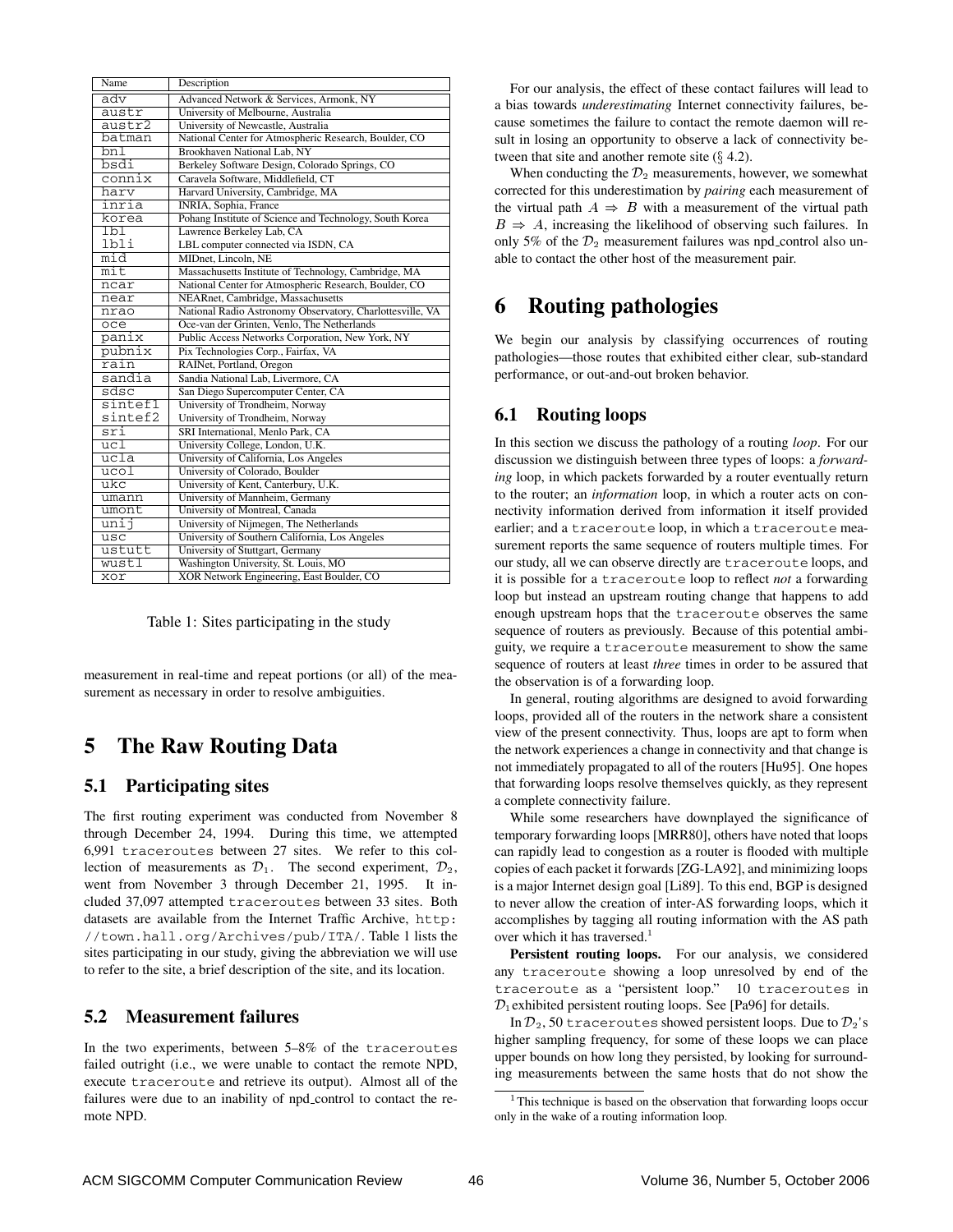loop. In addition, sometimes the surrounding measurements *do* show the loop, allowing us to assign lower bounds, too.

| Source  | Dest.   | Date           | #            | Location            | Duration                 |
|---------|---------|----------------|--------------|---------------------|--------------------------|
| inria   | vba     | Nov. 6         | 1            | Washington          | $\gamma$                 |
| inria   | near    | Nov. 11        | 1            | Washington          | $<$ 3 hr                 |
| wust1   | inria   | Nov. 24        | 1            | Washington          | ?                        |
| inria   | pubnix  | Nov. 12        | 1            | Washington          | 9                        |
| inria   | austr2  | Nov. 15        | 1            | Washington          | 9                        |
| sintef1 | vba     | Nov. 12        | 1            | Washington          | 9                        |
| pubnix  | sintef1 | Nov. 8         | 1            | Anaheim             | $\mathcal{P}$            |
| ustutt  | uc1     | Nov. 11        | 16           | Stuttgart           | $16 - 32$ hr             |
| connix  | bsdi    | Nov. 14        | 1            | MAE-East            | $>10$ hr                 |
| ustutt  | austr   | Nov. 14        | 1            | same loop           |                          |
| pubnix  | sintef1 | Nov. 14        | 1            | Washington          | $<$ 5.5 hr               |
| austr   | nrao    | Nov. 15        | 1            | <b>College Park</b> | ?                        |
| many    | oce     | <b>Nov. 23</b> | 12           | Amsterdam           | $14 - 17$ hr             |
| uco1    | ustutt  | Nov. 24        | 1            | San Francisco       | ?                        |
| ucol    | inria   | Nov. 27        | 1            | Paris               | $\leq 14$ hr             |
| mid     | bsdi    | Nov. 28        | 1            | Washington          | $<$ 3 hr                 |
| mid     | austr   | Dec. 6         | 1            | Chicago             | $<$ 3 hr                 |
| mit     | wustl   | Dec. 10        | 1            | St. Louis           | 9                        |
| umann   | nrao    | Dec. 13        | $\mathbf{1}$ | Heidelberg          | 9                        |
| uc1     | mit     | Dec. 14        | 1            | Cambridge           | $<$ 3 hr                 |
| near    | ucla    | Dec. 16        | 1            | Los Angeles         | $\gamma$                 |
| sri     | near    | Dec. 17        | $1*$         | Palo Alto           | $\overline{\mathcal{P}}$ |
| near    | sri     | same           | $1^*$        | San Francisco       | $\gamma$                 |
| bsdi    | sintef1 | Dec. 21        | 1            | NJ, London          | $< 10$ hr                |

Table 2: Persistent routing loops in  $\mathcal{D}_2$ 

Table 2 summarizes the loops seen in  $\mathcal{D}_2$ . The first two columns give the source and destination of the traceroute, the next column the date, the fourth column the number of consecutive traceroutes that encountered the loop, and the fifth column the location. Note that only one of the loops spanned multiple cities (and multiple continents!), the last in the table. The final column gives the bounds we were able to assess for the duration of the loop. Loops for which we were unable to assign plausible bounds are marked "?".

The loop durations fall into two modes, those definitely under 3 hours (and possibly quite shorter), and those of more than half a day. The presence of persistent loops of durations on the order of hours is quite surprising, and suggests a lack of good tools for diagnosing network problems.

We also note a tendency for persistent loops to come in clusters. Geographically, loops occurred much more often in the Washington D.C. area, probably because the very high degree of interchange between different network service providers in that area offers ample opportunity for introducing inconsistencies.

Loops involving separate pairs of routers also are clustered in time. The pubnix  $\Rightarrow$  sintef1 loop, involving two AlterNet routers sited in Washington D.C., was measured at the same time as the connix  $\Rightarrow$  bsdi and ustutt  $\Rightarrow$  austr observations of a SprintLink loop, at nearby MAE-East. The  $sri \Rightarrow$  near and  $t$  $near \Rightarrow sri loop$  observations were paired measurements. They do *not* observe the same loop, but rather two separate loops between closely related routers. Thus it appears that the inconsistencies that lead to long-lived routing loops are not confined to a single pair of routers but also affect nearby routers, tending to introduce loops into their tables too. This clustering makes sense because topologically close routers will often quickly share routing information, and hence if one router's view is inconsistent, the view of the nearby

ones is likely to be so, too. The clustering suggests that an observation of a persistent forwarding loop likely reflects an outage of larger scope than just the observed set of looping routers.

 $\frac{10 \text{ hr}}{20 \text{ hr}}$  lowed by a loss of connectivity all the way back to the rain border **Temporary routing loops.** We define a temporary loop as one that resolved during the traceroute. In  $\mathcal{D}_1$  we observed only two temporary loops, but in  $\mathcal{D}_2$  we found 23. These are detailed in [Pa96]. Here, we limit the discussion to an interesting property we often found associated with these loops, namely widespread connectivity or routing changes. For example, in a traceroute from rain to inria, we observed a forty second outage; followed by a loop between five MCINET routers sited at Washington, D.C.; folrouter; followed by connectivity regained all the way to inria. It is these middle two events that are surprising, that a loop in Washington resolved into a connectivity outage between Portland and Seattle.

> Most likely these widespread changes reflect the "ripple effects" of a single routing transition (a link going down), as a transient connectivity outage propagates through the Internet. This conjecture could be further assessed by an analysis of BGP routing transition statistics, such as those available from [Me95b].

> **Location of routing loops.** We analyzed the looping routers to see if any of the loops involved more than one AS. As mentioned above, the design of BGP in theory prevents any inter-AS forwarding loops, by preventing any looping of routing information. We found that *all* of the  $\mathcal{D}_1$  and  $\mathcal{D}_2$  routing loops were confined to a single AS, providing solid evidence that BGP route loop suppression works well in practice.

#### **6.2 Erroneous routing**

In  $\mathcal{D}_1$  we found one example of *erroneous* routing, where the packets clearly took the wrong path. This involved a connix  $\Rightarrow$  ucl route in which the trans-Atlantic hop was not to London but instead to Rehovot, Israel! While we did not observe any erroneous routing in  $\mathcal{D}_2$ , there remains a security lesson to be considered: one really cannot make any safe assumptions about where one's packets might travel on the Internet.

### **6.3 Connectivity altered mid-stream**

In 10 of the  $\mathcal{D}_1$  traces we observed routing connectivity reported earlier in the traceroute later lost or altered, indicating we were catching a routing failure as it happened. See [Pa96] for examples. Some of these changes were accompanied by outages, in which presumably the intermediary routers were rearranging their views of the current topology, and dropping many packets in the interim because they did not know how to forward them. We found that the distribution of recovery times from routing problems is at least bimodal—some recoveries occur quite quickly, on the time scale of congestion delays (100's of msec to seconds), while others take on the order of a minute to resolve. The latter type of recovery presents significant difficulties for time-sensitive applications that assume outages are short-lived.

In contrast with the rarity of connectivity changes in  $\mathcal{D}_1(10)$  total), in  $\mathcal{D}_2$  we observed 155 instances of a change, a fact we comment upon further in  $\S 6.10$ .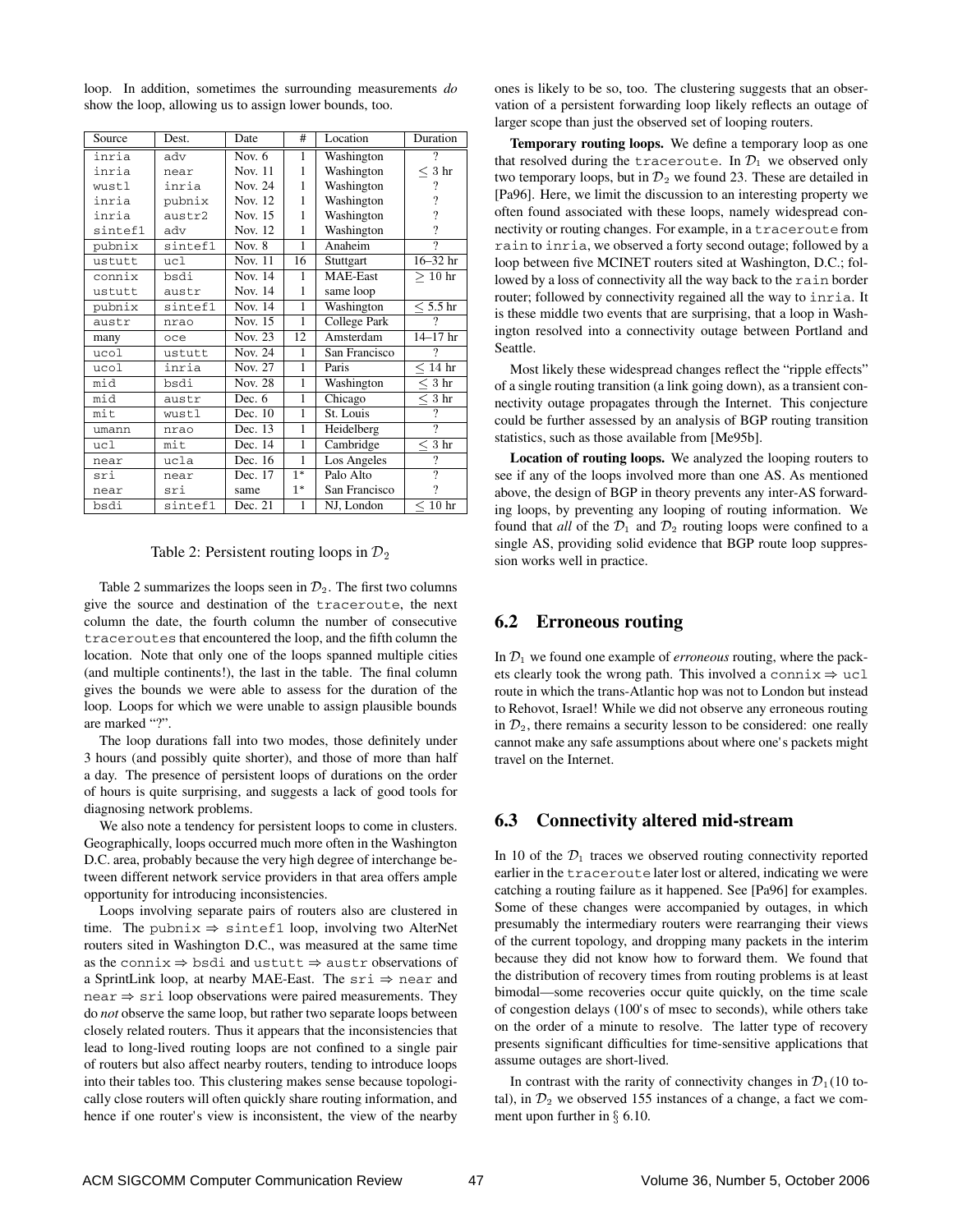

Figure 1: Routes taken by alternating packets from wust1 (St. Louis, Missouri) to umann (Mannheim, Germany), due to fluttering

### **6.4 Fluttering**

We use the term "fluttering" to refer to rapidly-oscillating routing. Figure 1 dramatically illustrates the possible effects of fluttering. Here, the wust 1 border router splits it load between two STARnet routers in St. Louis, one of which sends all of its packets to Washington, D.C. (solid; 17 hops to umann), and the other to Anaheim (dotted line; 29 hops). Thus, every other packet bound for umann travels via a different coast! While load splitting is explicitly allowed in [Ba95, p.79], that document also cautions that there are situations for which it is inappropriate. We argue below that this is one of those situations.

In addition to the wustl fluttering (which occurred in every wustl originated traceroute in  $\mathcal{D}_1$ , except when the Anaheim link went down), we also found fluttering at a ucol border router. Here, though, the two split paths immediately rejoined, so the split's effects were completely localized. In  $\mathcal{D}_2$ , however, we saw very little fluttering—see [Pa96] for details and additional discussion.

While fluttering can provide benefits as a way to balance load in a network, it also creates a number of problems for different networking applications. First, a fluttering network path presents the difficulties that arise from *unstable* network paths (§ 7.1). Second, if the fluttering only occurs in one direction, then the path suffers from the problems of *asymmetry*  $(\S$  8.1). Third, constructing reliable estimates of the path characteristics, such as round-trip time and available bandwidth, becomes potentially very difficult, since in fact there may be *two* different sets of values to estimate. Finally, when the two routes have different propagation times, then TCP packets arriving at the destination out of order can lead to spurious "fast retransmissions" [St94] by generating duplicate acknowledgements, wasting bandwidth.

These problems all argue for eliminating large-scale fluttering whenever possible. On the other hand, when the effects of the flutter are confined, as for ucol, or invisible at the network layer (such as split-routing used at the link layer, which would not show up at all in our study), then these problems are all ameliorated. Furthermore, if fluttering is done on a coarser granularity than per packet (say, per TCP connection), then the effects are also lessened.

Finally, we note that "deflection" routing schemes that forward packets along sub-optimal routes to avoid the need to buffer packets at routers, and/or to simplify routing decisions [BDG95], have virtually the *same* characteristics as fluttering paths. In particular, deploying such schemes in wide-area networks could lead to grievous difficulties unless the schemes include mechanisms for tightly controlling the scope of the route differences.

### **6.5 Infrastructure failures**

In addition to traceroute failures due to persistent routing loops and erroneous routing, 125 of the  $D_1$  traceroutes and 617 of the  $\mathcal{D}_2$  traceroutes failed to reach the destination host for other reasons. We analyze these failures in detail in [Pa96]. Here, we confine ourselves to "infrastructure failures," in which a route terminates in the middle of the network.

We observed a total of 13 infrastructure failures out of 6,459  $\mathcal{D}_1$ observations, corresponding to an Internet infrastructure availability of 99.7–99.9%, while in  $\mathcal{D}_2$  this dropped to 99.4–99.6%. We must bear in mind, however, that these numbers will be somewhat skewed by times when the infrastructure failure also prevented us from making any measurement  $(\S 5.2)$ , so these availability figures are overestimates.

#### **6.6 Unreachable due to too many hops**

By default, traceroute probes up to 30 hops of the route between two hosts. This length sufficed for all of the  $\mathcal{D}_1$  measurements, and all but 6 of the  $\mathcal{D}_2$  measurements. The fact that it failed occasionally in  $\mathcal{D}_2$ , however, indicates that the operational diameter of the Internet has grown beyond 30 hops, and argues for using large initial TTL values when a host originates an IP datagram.

It is sometimes assumed that the hop count of a route equates to its geographical distance. While this is roughly the case, we noticed some remarkable exceptions. For example, we observed a 1,500 km end-to-end route of only 3 hops, and a 2,000 km route of 5 hops. We also found that the route between  $m$ it and harv (about 3 km apart), was consistently 11 hops in both directions. See [Pa96] for details.

#### **6.7 Temporary outages**

The final pathology we discuss here is temporary network outages. When a sequence of consecutive traceroute probes are lost, the most likely cause is either a temporary loss of network connectivity, or very heavy congestion lasting 10's of seconds. For each traceroute, we examined its longest period of consecutive probe losses (other than consecutive losses at the end of a traceroute when, for example, the endpoint was unreachable). The resulting distribution of the number of probes lost appears trimodal. In  $\mathcal{D}_1$  ( $\mathcal{D}_2$ ), about 55% (43%) of the traceroutes had no losses, 44% (55%) had between 1 and 5 losses, and 0.96% (2.2%) had 6 or more losses.

Of these latter (six or more losses,  $\geq 30$  sec outage), the distribution of the number of probes lost in the  $\mathcal{D}_1$  data is quite close to geometric, with  $p = 0.92$  that a probe beyond the 6th is dropped.

In the  $\mathcal{D}_2$  data, however, we find that the geometric tail with  $p = 0.92$  is present only for outages more than 75 seconds long. For outages between 30 and 70 seconds, the duration still exhibits a strong geometric distribution, but with  $p = 0.62$ , suggesting two different recovery mechanisms. See [Pa96] for additional discussion. We do not have a plausible explanation for the difference, nor for why the distribution is geometric.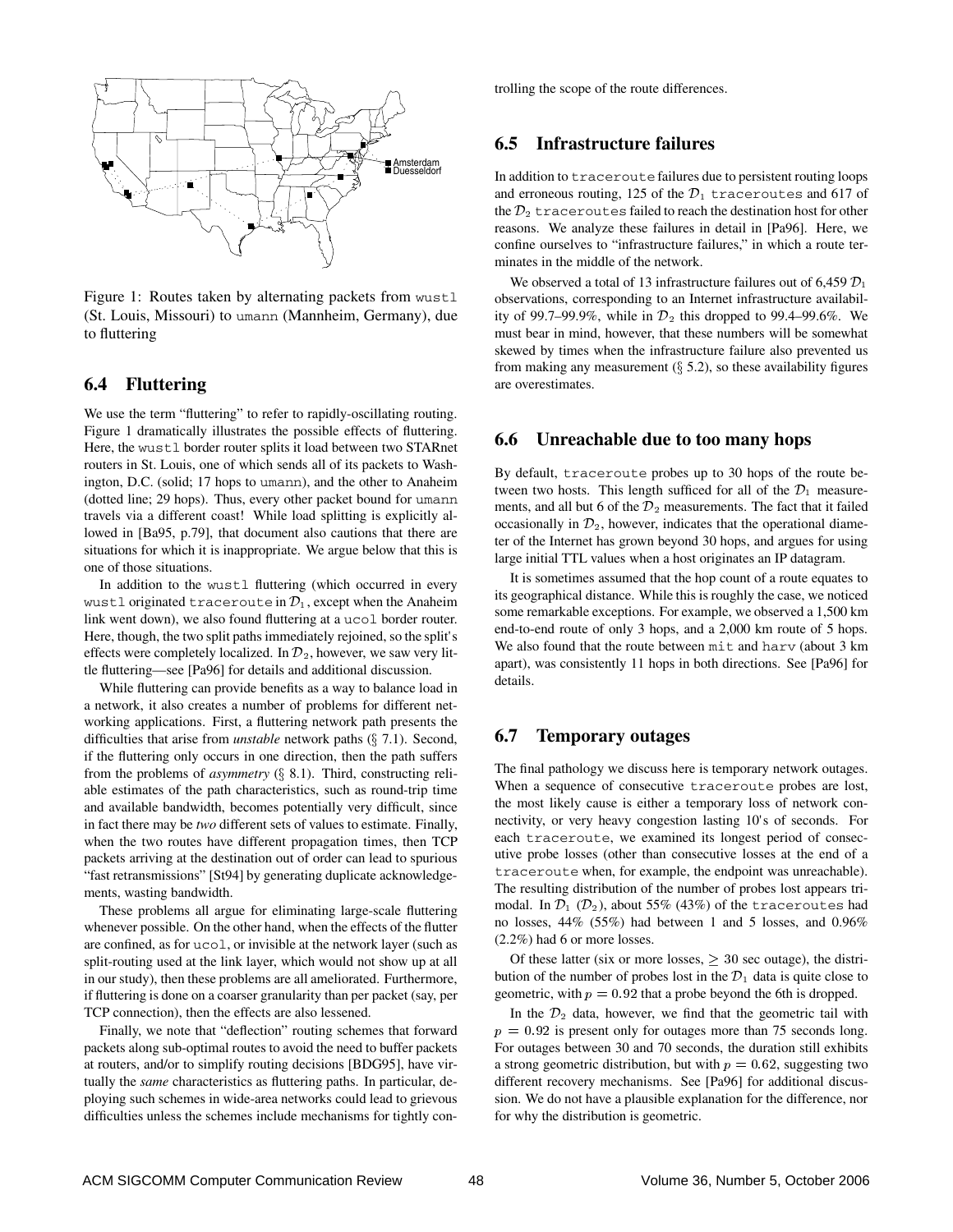# **6.8 Time-of-day patterns**

We analyzed the two most prevalent pathologies in  $\mathcal{D}_2$  for timeof-day patterns, to determine whether they are correlated with the known patterns of heavy traffic levels during daytime hours and lower levels during the evening and early morning off-hours. To do so, we must first associate a time-of-day with a traceroute measurement that might span multiple time zones or even continents. We did so by assigning to each measurement the mean of the time-of-day at its source and destination hosts. For example, the time zone of Berkeley, California is three hours behind that of Cambridge, Massachusetts. For a traceroute from mit to lbl, initiated at 09:00 local time in Cambridge, we would assign a local time of 07:30, since the traceroute occurred at 06:00 local time in California.

The first question to study is whether the measurements themselves show a time-of-day pattern. In principle, they should not, because the exponential sampling  $(\S 4.2)$  is done without regard to the local time, so measurements should occur throughout the day with equal likelihood. However, as discussed in  $\S$  4.2, our methodology was flawed in the sense that no measurements were made when our centralized measurement process was unable to contact a remote NPD. Thus we would expect to find a bias in the time-of-day of the measurements towards times of higher connectivity.

Indeed, we find such an effect. By binning each measurement's time-of-day into one of the day's 24 hours, we constructed a histogram of which hours had the most measurements and which the least. We found that the most (4.5%) occurred during the 00:00– 01:00 hour, and the least (3.8%) during the 13:00-14:00 hour, with clear correlation between better connectivity and the evening and early morning hours. This finding accords with the widely recognized phenomenon that congestion peaks during working hours, and hence, one might expect, so do connectivity outages. The spread across the course of the day is not too great, however, with the low hour accounting for only 15% fewer connections than the high hour.

The most prevalent pathology was a temporary outage lasting at least 30 seconds  $(\S$  6.7). We would expect these outages to be strongly correlated with the time-of-day congestion patterns. Indeed, this is the case. In  $\mathcal{D}_2$ , the fewest temporary outages (0.4%) occurred during the 01:00-02:00 hour, while the most (8.0%) occurred during the 15:00-16:00 hour, with the pattern closely following the daily congestion pattern.

The other pathology we analyzed was that of an infrastructure failure  $(\S 6.5)$ . Here, we again have the peak occurring the 15:00-16:00 hour (9.3%), but the minimum actually occurred during the 09:00-10:00 hour (1.2%). Furthermore, the second highest peak (7.6%) occurred during the 06:00-07:00 hour. We speculate that this pattern might reflect the network operators favoring early morning (before peak hours) for making configuration changes and repairs. Once finished, these then hold the network stable until the late afternoon hours, when congestion hits its peak.

#### **6.9 Representative pathologies**

In  $\S$  4.3 we argued that our measurements *in general* are plausibly representative. An important question, though, is whether the *pathologies* are likewise representative. It could be that our collection of sites happened to include an atypical AS responsible for much more than its representative share of pathologies. For example, if the regional network associated with one of the sites

| Pathology              | Probability          | Trend | <b>Notes</b>                      |
|------------------------|----------------------|-------|-----------------------------------|
| Persistent loops       | $0.13 - 0.16\%$      |       | Some lasted hours.                |
| Temporary loops        | 0.055-0.078%         |       |                                   |
| Erroneous routing      | $0.004 - 0.004\%$    |       | No instances in $\mathcal{D}_2$ . |
| Mid-stream change      | $0.16\%$ // $0.44\%$ | worse | Suggests rapidly                  |
|                        |                      |       | varying routes.                   |
| Infrastructure failure | $0.21\%$ // $0.48\%$ | worse | No dominant link.                 |
| Outage $> 30$ secs     | $0.96\%$ // $2.2\%$  | worse | Duration exponent.                |
|                        |                      |       | distributed.                      |
| Total pathologies      | $1.5\%$ // 3.4%      | worse |                                   |

Table 3: Summary of representative routing pathologies

was more prone to looping than most AS's, then our measurements might observe loops much more often than the frequency by which they occur in the general Internet.

It often proves difficult to assign responsibility for a pathology to a particular AS, in part due to the "serial" nature of traceroute  $(\S 4.5)$ : a pathology observed in a traceroute measurement as occurring at hop  $h$  might in fact be due to a router upstream to hop  $h$  that has changed the route, or a router downstream from  $h$ that has propagated inconsistent routing information upstream to  $h$ . Nevertheless, we attempted to assess the representativeness of the pathologies as follows. For the most common pathology, a temporary outage of 30 or more seconds  $(\S$  6.7), we assigned responsibility for the outage to the router in the traceroute measurement directly upstream from the first completely missing hop, as the link between this router and the missing hop is the most likely candidate for subsequent missing packets. We then tallied for each AS the number of its routers held culpable for outages.

The top three AS's accounted for nearly half of all of the temporary outages. They were AS-3561 (MCI-RESTON), 25%; AS-1800 (ICM-Atlantic; the transcontinental link between North America and Europe, operated by Sprint), 16%; and AS-1239 (Sprintlink), 6%. These three also correspond to the top three AS's by "weight"  $(\S 4.3)$ , indicating that our observations of the pathology are not suffering from skew due to an atypical AS.

### **6.10 Summary of pathologies**

Table 3 summarizes the routing pathologies. The second column gives the probability of observing the pathology, in two forms. A range indicates that the proportion of observations in  $\mathcal{D}_1$  was consistent with the proportion in  $\mathcal{D}_2$  (using the methodology outlined in  $\S$  4.4). The range reflects the values consistent with both datasets. Two probabilities separated by "//" indicates that the proportion of  $\mathcal{D}_1$  observations was *inconsistent* with the proportion of  $\mathcal{D}_2$  observations. The first probability applies to  $\mathcal{D}_1$ , and reflects the state of the Internet at the end of 1994, and the second to  $\mathcal{D}_2$ , reflecting the state at the end of 1995.

For those pathologies with inconsistent probabilities, the third column assesses the trend during the year separating the  $\mathcal{D}_1$  and  $\mathcal{D}_2$ measurements. *None of the pathologies improved!*, and *a number became significantly worse*.

The final row summarizes the total probability of observing a pathology. *During 1995, the likelihood of a user encountering a serious end-to-end routing problem more than doubled, and is now 1 in 30.* The most prevalent of these problems is an outage lasting more than 30 seconds.

This finding should concern anyone interested in the long-term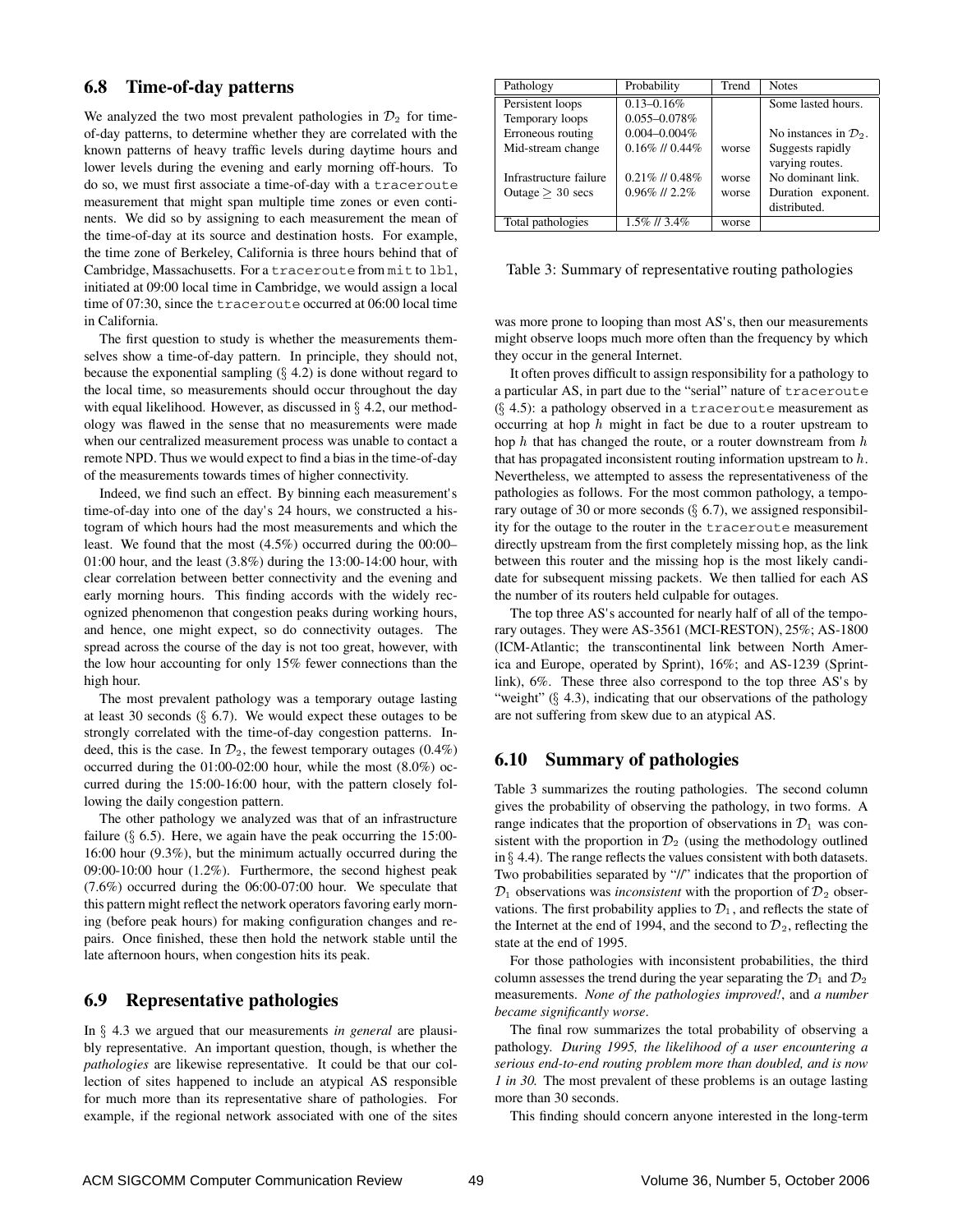stability of the Internet. While it is always dangerous to infer a trend from only two points, clearly if the pattern is indeed a trend, then network service will degrade to unacceptable levels. An argument that it might not be a trend is that 1995 was an atypical year for Internet stability, due to the transition from the NSFNET backbone to the commerically-operated backbone. An argument that it is a trend, however, comes from recent data indicating increasing inter-AS routing instability during the second quarter of 1996 [La96].

# **7 End-to-end routing stability**

One key property we would like to know about an end-to-end Internet route is its *stability*: do routes change often, or are they stable over time? In this section we analyze the routing measurements to address this question. We begin by discussing the impact of routing stability on different aspects of networking. We then present two different notions of routing stability, "prevalence" and "persistence," and show that they can be independent. It turns out that "prevalence" is quite easy to assess from our measurements, and "persistence" quite difficult. In  $\S$  7.4 we characterize the prevalence of Internet routes, and then in  $\S$  7.5 we tackle the problem of assessing persistence.

# **7.1 Importance of routing stability**

One of the goals of the Internet architecture is that large-scale routing changes (i.e., those involving different autonomous systems) rarely occur [Li89]. There are a number of aspects of networking affected by routing stability: the degree to which the properties of network paths are *predictable*; the degree to which a connection can *learn* about network conditions from past observations; the degree to which real-time protocols must be prepared to recreate or migrate state stored in the routers [DB95, FBZ94, ZDESZ93, BCS94]; and the degree to which network studies based on repeated measurements of network paths ([CPB93, Bo93, SAGJ93, Mu94]) can assume that the measurements are indeed observing the same path.

### **7.2 Two definitions of stability**

There are two distinct views of routing stability. The first is: "Given that I observed route  $r$  at the present, how likely am I to observe <sup>r</sup> again in the future?" We refer to this notion as *prevalence*, and equate it with the probability of observing a given route. Prevalence has implications for overall network predictability, and the ability to learn from past observations (c.f.  $\S$  7.1).

A second view of stability is: "Given that I observed route  $r$  at time  $t$ , how long before that route is likely to have changed?" We refer to this notion as *persistence*. It has implications for how to effectively manage router state, and for network studies based on repeated path measurements.

Intuitively, we might expect these two notions to be coupled. Consider, for example, a sequence of routing observations made every  $T$  units of time. If the routes we observe are:

R- R - R- R- R- R- R- R - R- R- R- R- R- R-R

then clearly route  $R_1$  is much more prevalent than route  $R_2$ . We might also conclude that route  $R_1$  is persistent, because we observe it so frequently; but this is not at all necessarily the case. For example, suppose  $T$  is one day. If the mean duration of  $R_1$  is 10 days, and that of  $R_2$  is one day, then this sequence of observations is

quite plausible, and we would be correct in concluding that  $R_1$  is *persistent and prevalent*. Furthermore, depending on our concern, we might also deem that  $R_2$  is persistent, since on average it lasts for a full day. In that case,  $R_2$  is *persistent but not prevalent*.

But suppose instead that the mean duration of  $R_1$  is 10 seconds and the mean duration of  $R_2$  is 1 second. If, for example, the alternations between them occur as a semi-Markov process, then the proportion of time spent in state  $R_1$  is  $\frac{10}{11}$  [Ro83], again reflecting that  $R_1$  is prevalent. Similarly, the proportion of time spent in state  $R_2$  is  $\frac{1}{11}$ . Given these proportions, the sequence of observations is *still plausible*, even though each observation of  $R_1$  is actually of a separate instance of the route. In this case,  $R_1$  is *prevalent but not persistent, and R*<sub>2</sub> is *neither prevalent nor persistent.* 

# **7.3 Reducing the data**

We confine our analysis to the  $\mathcal{D}_2$  measurements, as these were made at a wide range of intervals (60% with mean 2 hrs and 40% with mean 2.75 days), which allows us to assess stability over many time scales, and to tackle the "persistence ambiguity" outlined above. Of the  $35,109$   $\mathcal{D}_2$  measurements, we omitted those exhibiting pathologies (because they reflect difficulties distinct from routing instabilities), and those for which one or more of the traceroute hops was completely missing, as these measurements are inherently ambiguous. This left us with 31,709 measurements.

We next made a preliminary assessment of the patterns of route changes by seeing which occurred most frequently. We found the pattern of changes dominated by a number of single-hop differences, at which consecutive measurements showed exactly the same path except for an alternation at a single router. Furthermore, the names of these routers often suggested that the pair were administratively interchangeable. It seems likely that frequent route changes differing at just a single hop are due to shifting traffic between two tightly coupled machines. For the stability concerns given in  $\S$  7.1, such a change will have little consequence, provided the two routers are co-located and capable of sharing state. We identified 5 such pairs of "tightly coupled" routers and merged each pair into a single router for purposes of assessing stability (see [Pa96] for details).

Finally, we reduced the routes to three different levels of *granularity*: considering each route as a sequence of Internet hostnames (*host* granularity), as a sequence of cities (*city* granularity; see [Pa96] for details on geography), and as a sequence of AS's (*AS* granularity). The use of city and AS granularities introduces a notion of "major change" as opposed to "any change." Overall, 57% of the route changes at host granularity were also changes at city granularity, and 36% were changes at AS granularity.

# **7.4 Routing Prevalence**

In this section we look at routing stability from the standpoint of *prevalence*: how likely we are, overall, to observe a particular route (c.f.  $\S$  7.2). We associate with prevalence a parameter  $\pi_r$ , the steady-state probability that a virtual path at an arbitrary point in time uses a particular route <sup>r</sup>.

We can assess  $\pi_r$  from our data as follows. We hypothesize that routing changes follow a semi-Markov process, in which case the steady-state probability of observing a particular state is equal to the average amount of time spent in that state [Ro83]. Because of PASTA, our sampling gives us exactly this time average  $(\S 4.2)$ . So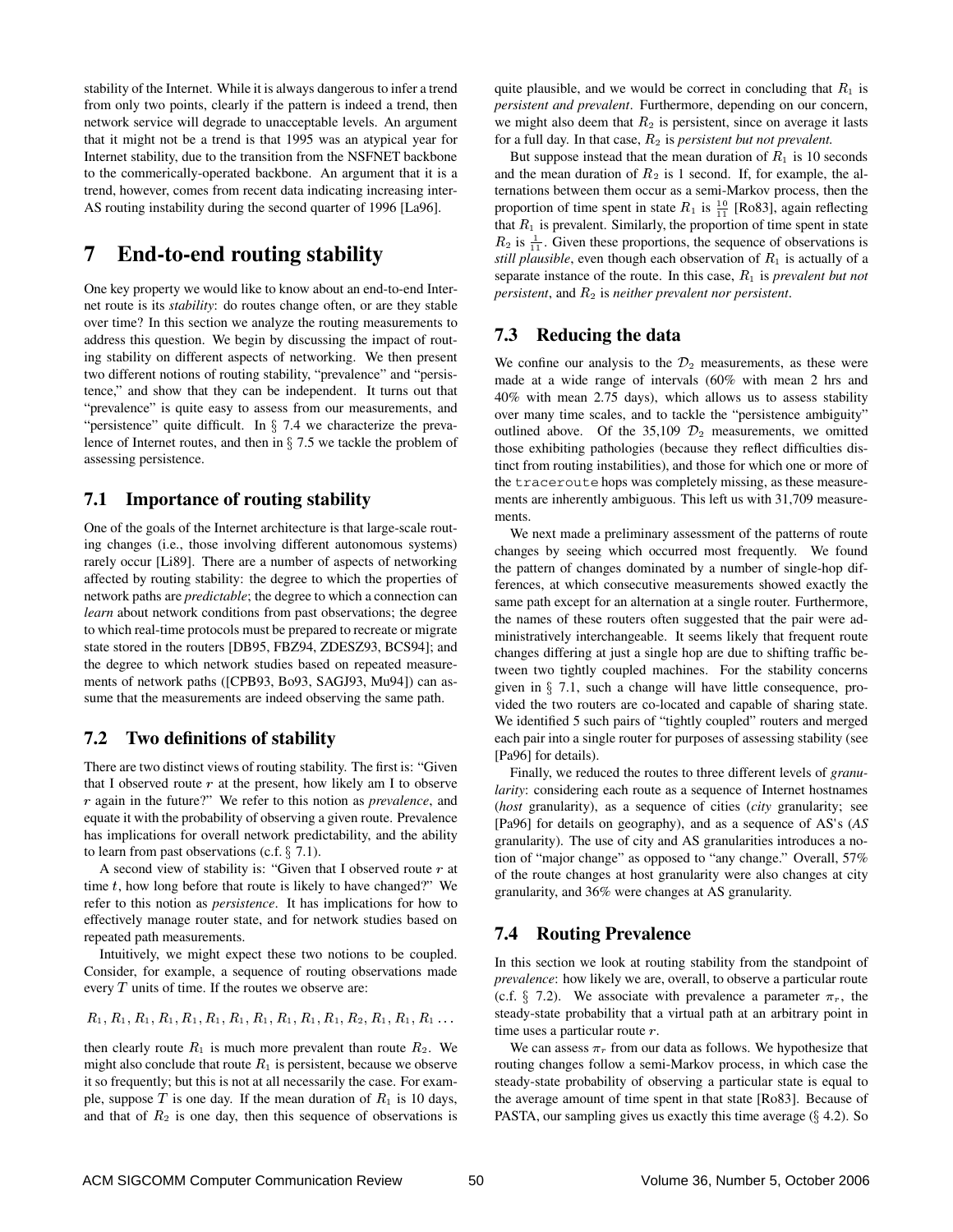

Figure 2: Fraction of observations finding the dominant route, for all virtual paths, at all granularities

if we make *n* observations of a virtual path and  $k_r$  of them find state r (i.e., route r), then we estimate  $\hat{\pi}_r = k_r/n$ .

For a particular virtual path p, let  $n_p$  be the total number of traceroutes measuring that virtual path, and  $k_p$  be the number of times we observed the *dominant* route, meaning the route that appeared most often. We focus our analysis on  $\hat{\pi}_{\text{dom } p} = k_p/n_p$ , the prevalence of the dominant route.

Figure 2 shows the cumulative distribution of the prevalence of the dominant routes over all 1,054 virtual paths measured in  $\mathcal{D}_2$ , for the three different granularities. There is clearly a wide range, particularly for host granularity. For example, for the virtual path between pubnix and austr, in 46 measurements we observed 9 distinct routes at host granularity, and the dominant route was observed only 10 times, leading to  $\hat{\pi}_{\text{dom}} = 0.217$ . On the other hand, at host granularity more than 25% of the virtual paths exhibited only a single route ( $\hat{\pi}_{\text{dom}} = 1$ ). For city and AS granularities, the spread in  $\hat{\pi}_{dom}$  is more narrow, as would be expected.

A key figure to keep in mind from this plot, however, is that while there is a wide range in the distribution of  $\hat{\pi}_{dom}$  over different virtual paths, its *median* value at host granularity is 82%; 97% at city granularity, and 100% at AS granularity. Thus we can conclude: *In general, Internet paths are strongly dominated by a single route.*

Previous traffic studies, however, have shown that many characteristics of network traffic exhibit considerable site-to-site variation [Pa94], so it behooves us to assess the differences in  $\hat{\pi}_{dom}$  between the sites in our study. To do so, for each site  $s$  (and for each granularity) we computed:

$$
\hat{\pi}_{\text{src s}} = \sum_{\text{src with-p } s_i} \frac{k_{s_i}}{n_{s_i}}.
$$

Here "src virt-p" refers to all virtual paths that have their source at s. The aggregate estimate  $\hat{\pi}_{src}$  s then indicates the overall prevalence of dominant routes from <sup>s</sup> to different destinations. We expect *variations* in this estimate for different sites to reflect differing routing prevalence due to route changes *near* the source. Route changes further downstream from the source occur either deep inside the network (and so will affect many different sites), or near the destination (and thus will not affect any particular *source* site unduly).

Similarly, we can construct  $\hat{\pi}_{dsts}$  for all of the virtual paths with destination s. Studying  $\hat{\pi}_{src s}$  and  $\hat{\pi}_{dst s}$  for different sites and at different granularities reveals considerable site-to-site variation. For example, at host granularity, the prevalence of the dominant routes originating at the ucl source is under 50% (we will see why in  $\S$  7.5.1), and for bnl, sintef1, sintef2, and pubnix is around 60%, while for ncar, ucol, and unij it is just under 90%. Even at AS granularity, the ucl source has an average prevalence of 60%, with ukc about 70%, and the remainder from 85% to 99%. At city granularity the main outlier is bnl, with a prevalence of 75% (c.f.  $\S$  7.5.2), because the ucl and ukc instabilities, while spanning autonomous systems, do not span different cities.

We find similar spreads for  $\hat{\pi}_{dst s}$ . Some sites with low prevalence for  $\hat{\pi}_{src s}$  have high prevalence for  $\hat{\pi}_{dst s}$ , and vice versa, due to *asymmetric* routing (§ 8).

We can thus summarize routing prevalence as follows: *In general, Internet paths are strongly dominated by a single route, but, as with many aspects of Internet behavior, we also find significant site-to-site variation.*

### **7.5 Routing Persistence**

We now turn to the more difficult task of assessing the *persistence* of routes: How long they are likely to endure before changing. As illustrated in  $\S$  7.2, routing persistence can be difficult to evaluate because a series of measurements at particular points in time do not necessarily indicate a lack of change *and then change back* in between the measurement points. Thus, to accurately assess persistence requires first determining if routing alternates on short time scales. If not, then we can trust shortly spaced measurements observing the same route as indicating that the route did indeed persist during the interval between the measurements. The shortly spaced measurements can then be used to assess whether routing alternates on medium time scales, etc. In this fashion, we aim to "bootstrap" ourselves into a position to be able to make sound characterizations of routing persistence across a number of time scales.

#### **7.5.1 Rapid route alternation**

We have already identified two types of rapidly alternating routes, those due to "flutter" and those due to "tightly coupled" routers. We have separately characterized fluttering  $(\S$  6.4) and consequently have not included paths experiencing flutter in this analysis. As mentioned in  $\S$  7.3, we merged tightly coupled routers into a single entity, so their presence also does not further affect our analysis.

We next note that in  $\mathcal{D}_2$  we observed 155 instances of a route change during a traceroute. The combined amount of time observed by the 35,109  $\mathcal{D}_2$  traceroutes was 881,578 seconds. (That is, the mean duration of a  $\mathcal{D}_2$  traceroute was 25.1 seconds.) Since when observing the network for 881,578 seconds we saw 155 route changes, we can estimate that on average we will see a route change every 5,687 seconds ( $\approx 1.5$  hours). This reflects quite a high rate of route alternation, and bodes ill for relying on measurements made much more than a few hours apart (though see  $\S$  7.5.2); but not so high that we would expect to completely miss routing changes for sampling intervals significantly less than an hour.

We first looked at measurements made less than 60 seconds apart. There were only 54 of these, but all of them were of the form " $R_1, R_1$ "—i.e., both measurements observed the same route. Thus there are no additional widespread, high-frequency routing oscillations.

We then looked at measurements made less than 10 minutes apart. There were 1,302 of these, and 40 *triple* observations (three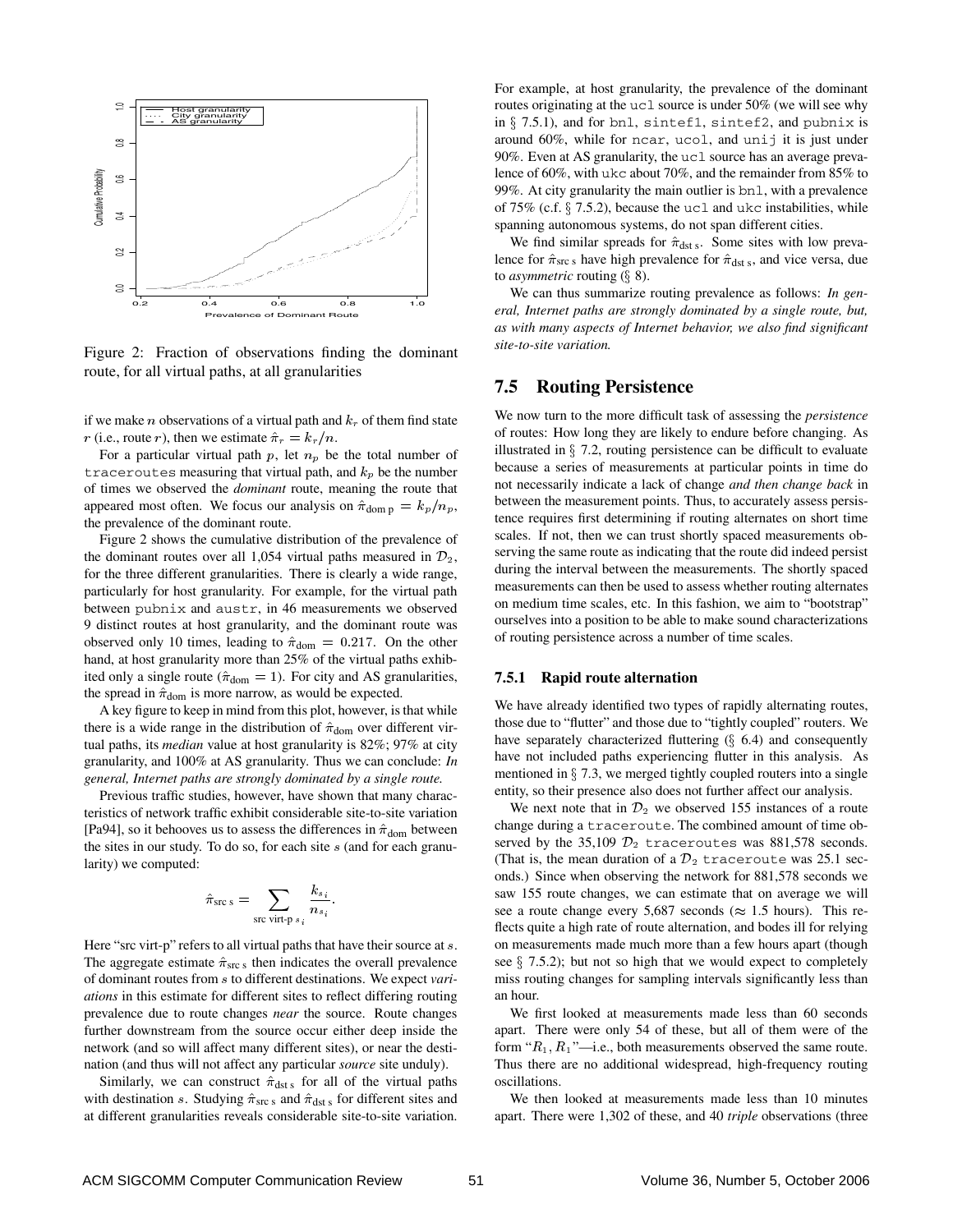

Figure 3: Site-to-site variation in  $P_{\text{dst s}}^{10}$ 

observations all within a ten minute interval). The triple observations allow us to double check for the presence of high-frequency oscillations: if we observe the pattern  $R_1, R_2, R_1$  or  $R_1, R_2, R_3$ , then we are likely to miss some route changes when using only two measurements 10 minutes apart. If we only observe  $R_1, R_1, R_1$ ;  $R_1, R_2, R_2$ ; or  $R_1, R_1, R_2$ , then measurements made 10 minutes apart are not missing short-lived routes. Of the 40 triple observations, all were of the latter forms.

The 1,302 ten-minute observations included 25 instances of a route change  $(R_1, R_2)$ . This suggests that the likelihood of observing a route change over a ten minute interval is not negligible, and requires further investigation before we can look at more widely spaced measurements.

A natural question to ask concerning 10-minute changes is whether just a few sites are responsible for most of them. For each site s, let  $N_{\rm src}^{10}$  s be the number of 10-minute pairs of measurements originating at s, and  $X_{\text{src}}^{10}$  s be the number of times those observed a change. Similarly, define  $N_{\text{dst s}}^{\text{10}}$  and  $X_{\text{dst s}}^{\text{10}}$  for those pairs of measurements with destination  $s$ . Here we are aggregating, for each site, all of the measurements made using that site as a source (destination), in an attempt to see whether route oscillations are significantly more prevalent near a handful of the sites.

For each site s, we can then define:  $P_{\text{src}}^{10} = X_{\text{src}}^{10} / N_{\text{src}}^{10}$  and similarly for  $P_{\text{dst s}}^{10}$ .  $P_{\text{src s}}^{10}$  gives the estimated probability that a pair of ten-minute observations of virtual paths with source <sup>s</sup> will show a routing change. We can then use the methodology outlined in § 4.4 to associated confidence intervals with  $P_{\rm src}^{10}$  s and  $P_{\rm dst}^{10}$  s, to see which sites, if any, exhibit significantly different probabilities of ten-minute changes.

Figure 3 shows the resulting confidence intervals for  $P_{\text{dst s}}^{\text{10}}$ . Sites are sorted according to the lower end of their confidence interval. Each interval is shown using a vertical bar, with the name of the site left-justified to start at  $P_{\text{dst s}}^{10}$ .

The horizontal line in the plot runs along the level corresponding to the smallest upper bound on  $P_{\text{dst s}}^{10}$  (sri). *All sites with intervals intersecting the line are pairwise consistent with one another.* Those sites above the line (sandia, austr) are not consistent with the bulk of the other sites.

An important point here, however, is that the statistical comparison is valid for consistency between *pairs*. When plotting a whole

set of confidence intervals, we must allow for a *multiplicity effect*: there is more opportunity for a few intervals to be inconsistent with the others, just due to chance. Thus, inconsistencies in the plot are *not* neccessarily significant. The plot *does*, however, point up outliers that merit further investigation. From this plot we conclude that sandia and (particularly) austr are outliers, much more likely (as destinations) subject to rapid routing oscillations. Before removing them as outliers, however, we must be careful to first look at their routing oscillations to see what patterns they exhibit.

For the destination austr, all of the changes (which involve a number of source sites) take place at the point-ofentry into Australia. The changes are either the first Australian hop of vic.gw.au, in Melbourne, or act.gw.au, in Canberra, or serial4-6.pad-core2.sydney.telstra.net in Sydney followed by an additional hop to nsw.gw.au (also in Sydney). These are the only points of change: before and after, the routes are unchanged. Thus, the destination austr exhibits rapid (time scale of tens of minutes) changes in its incoming routing. As such, the routing *to* austr is not at all persistent.

For sandia, however, the story is different. Its changes occurred only along the virtual path originating at sri, and reflected a change localized to MCINET in San Francsico. Had this change been more prevalent, we might have decided that the two pairs of routers in question were "tightly coupled"  $(\S$  7.3), but they were responsible for changes only between sri and sandia. Thus, we can deal with this outlier by eliminating the virtual path sri  $\Rightarrow$  sandia, but keeping the other virtual paths with destination

sandia.<br>In addition to the destination  $\text{austr}, \text{a similar analysis of } P_{\text{src}}^{10}$ points up ucl, ukc, mid, and umann as outliers. Both ucl and ukc had frequent oscillations in the routers visited between London and Washington, D.C., alternating between the two hops of:

```
icm-lon-1.icp.net, icm-dc-1-s3/2-1984k.icp.net
```
and the four hops of:

eu-gw.ja.net, gw.linx.ja.net, us-gw.thouse.ja.net, icm-dc-1-s2/4-1984k.icp.net

Note that these different hops also correspond to different AS's, as the latter includes AS 786 (JANET) and the former does not. For mid and umann, however, the changes did not have a clear pattern, and their prevalence could be due simply to chance.

On the basis of this analysis, we conclude that the sources ucl and ukc, and the destination austr, suffer from significant, highfrequency oscillation, and excluded them from further analysis. After removing any measurements originating from the first two or destined to austr, we then looked at the range of values for  $P_{\rm src}^{10}$  s and  $P_{\text{dst s}}^{10}$ . Both of these had a median of 0 observed changes, and a maximum corresponding to about 1 change per hour. On this basis, we believe we are on firm ground treating pairs of measurements between these sites, made less than an hour apart, both observing the same route, as consistent with that route having persisted unchanged between the measurements.

#### **7.5.2 Medium-scale route alternation**

Given the findings that, except for a few sites, route changes do not occur on time scales less than an hour, we now turn to analyzing those measurements made an hour or less apart to determine what they tell us about medium-scale routing persistence. We proceed much as in  $\S 7.5.1$ . Let  $P_{\text{src}}^{\text{hr}}$  and  $P_{\text{dst s}}^{\text{hr}}$  be the analogs of  $P_{\text{src s}}^{\text{10}}$  and  $P_{\text{dst s}}^{\text{10}}$ , but now for measurements made an hour or less apart. After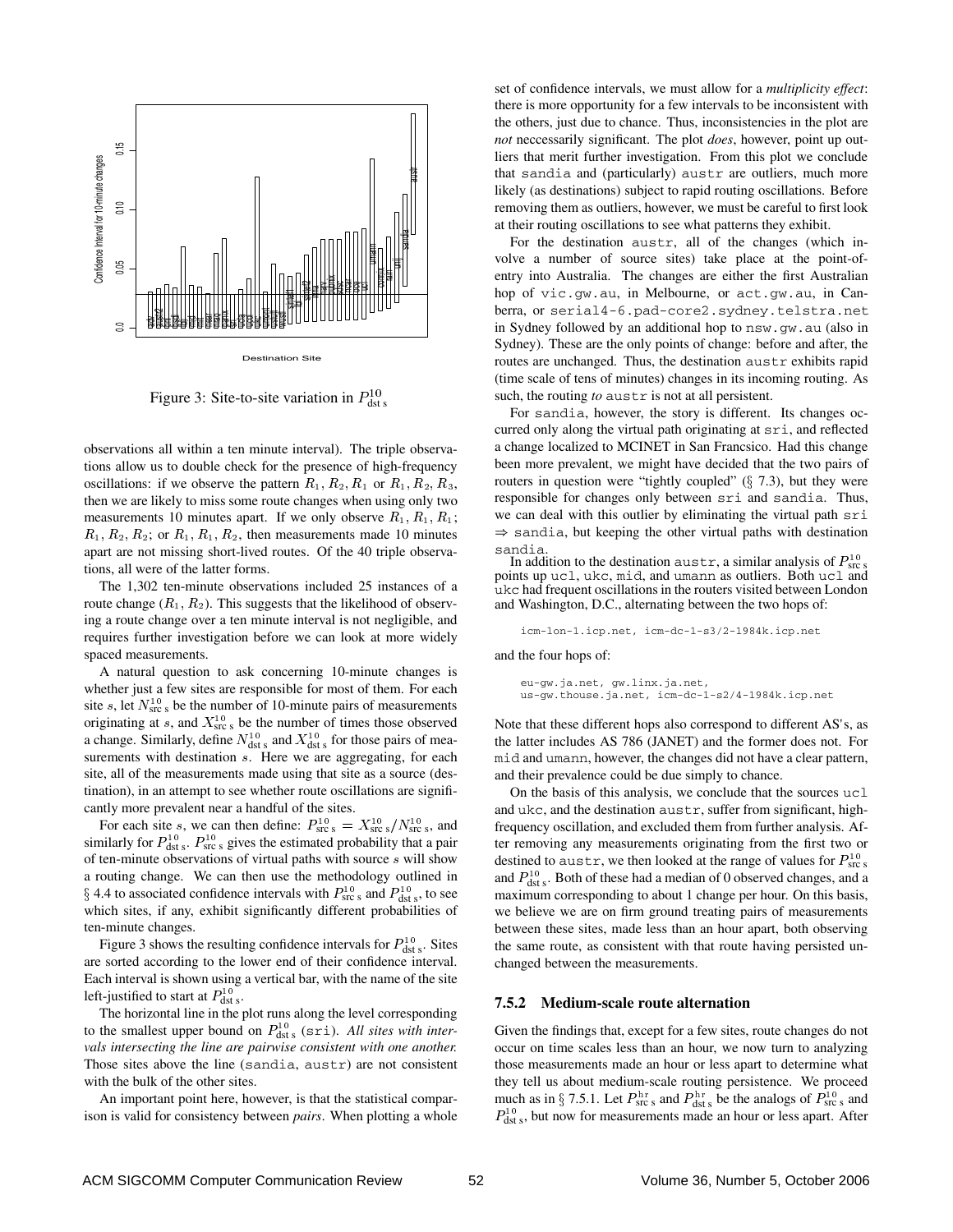eliminating the rapidly oscillating virtual paths previously identified, we have 7,287 pairs of measurements to assess.

The data also included 1,517 triple observations spanning an hour or less. Of these, only 10 observed the pattern  $R_1, R_2, R_1$ or  $R_1, R_2, R_3$ , indicating that, in general, two observations spaced an hour apart are not likely to miss a routing change.

Plots similar to Figure 3 immediately pick out virtual paths originating from bnl as exhibiting rapid changes. These changes are almost all from oscillation between llnl-satm.es.net and pppl-satm.es.net. (The first in California, the second in New Jersey). ESNET oscillations also occurred on one-hour time scales in traffic between lbl (and lbli) and the Cambridge sites, near, harv, and mit.

The other prevalent oscillation we found was between the source umann and the destinations ucl and ukc. Here the alternation was between a British Telecom router in Switzerland and another in the Netherlands.

Eliminating these oscillating virtual paths leaves us with 6,919 measurement pairs. These virtual paths are not statistically identical (i.e., we find among them paths that have significantly different route change rates), but all have low rates of routing changes. For these virtual paths, the median  $P_{\text{src}}^{\text{hr}}$  and  $P_{\text{dst}}^{\text{hr}}$  correspond to one routing change per 1.5 days, and the maximum to one change per 12 hours.

#### **7.5.3 Large-scale route alternation**

Given that, after removing the oscillating paths discussed above, we expect at most on the order of one route change per 12 hours, we now can analyze measurements less than 6 hours apart of the remaining virtual paths to assess longer-term route changes. There were 15,171 such pairs of measurements. As 6 hours is significantly larger than the mean 2 hour sampling interval, not surprisingly we find many triple measurements spanning less than 6 hours. But of the 10,660 triple measurements, only 75 included a route change of the form  $R_1, R_2, R_1$  or  $R_1, R_2, R_3$ , indicating that, for the virtual paths to which we have now narrowed our focus, we are still not missing many routing changes using measurements spaced up to 6 hours apart.

Employing the same analysis, we first identify sintef1 and sintef2 as outliers, both as source and as destination sites. The majority of their route changes turn out to be oscillations between two sets of routers, each alternating between visiting or not visiting Oslo. Two other outliers at this level are traffic to or from sdsc, which alternates between two different pairs of CERFNET routers in San Diego, and traffic originating from mid, which alternates between two MIDNET routers in St. Louis.

Eliminating these paths leaves 11,174 measurements of the 712 remaining virtual paths. The paths between the sites in these remaining measurements are quite stable, with a maximum transition rate for any site of about one change every two days, and a median rate of one per four days.

#### **7.5.4 Duration of long-lived routes**

We term the remaining measurements as corresponding to "longlived" routes. For these, we might hazard to estimate the durations of the different routes as follows. We suppose that we are not completely missing any routing transitions, an assumption based on the overall low rate of routing changes. Then for a sequence of measurements all observing the same route, we assume that the route's



Figure 4: Estimated distribution of long-lived route durations

| Time scale        | %   | <b>Notes</b>                                    |
|-------------------|-----|-------------------------------------------------|
| seconds           | N/A | "Flutter" for purposes of load balancing.       |
|                   |     | Treated separately, as a pathology, and not in- |
|                   |     | cluded in the analysis of persistence.          |
| minutes           | N/A | "Tightly-coupled routers." We identified        |
|                   |     | five instances, which we merged into single     |
|                   |     | routers for the remainder of the analysis.      |
| $10's$ of minutes | 9%  | Frequent route changes inside the network. In   |
|                   |     | some cases involved routing through different   |
|                   |     | cities or AS's.                                 |
| hours             | 4%  | Usually intra-network changes.                  |
| $6+ hours$        | 19% | Also intra-network changes.                     |
| days              | 68% | Bimodal. 50% of routes persist for under 7      |
|                   |     | days. The remaining 50% account for 90%         |
|                   |     | of the total route lifetimes.                   |

Table 4: Summary of persistence at different time scales

duration was at least the span of the measurements. Furthermore, if at time  $t_1$  we observe route  $R_1$  and then the next measurement at time  $t_2$  observes route  $R_2$ , we make a "best guess" that route  $R_1$ terminated and route  $R_2$  began half way between these measurements, i.e., at time  $\frac{t_1+t_2}{2}$ . (See [Pa96] for additional details.)

Figure 4 shows the distribution of the estimated durations of the "long-lived" routes. Even keeping in mind that our estimates are rough, it is clear that the distribution of long-lived route durations has two distinct regions, with many of the routes persisting for 1- 7 days, and another group persisting for several weeks. About half the routes persisted for under a week, but the half of the routes lasting more than a week accounted for 90% of total persistence. This means that if we observe a virtual path at an arbitrary point in time, *and we are not observing one of the numerous, more rapidly oscillating paths outlined in the previous sections*, then we have about a 90% chance of observing a route with a duration of at least a week.

#### **7.5.5 Summary of routing persistence**

We summarize routing persistence as follows. First, *routing changes occur over a wide range of time scales, ranging from seconds to days.* Table 4 lists different time scales over which routes change. The second column gives the percentage of all of our measured virtual paths (source/destination pairs) that were affected by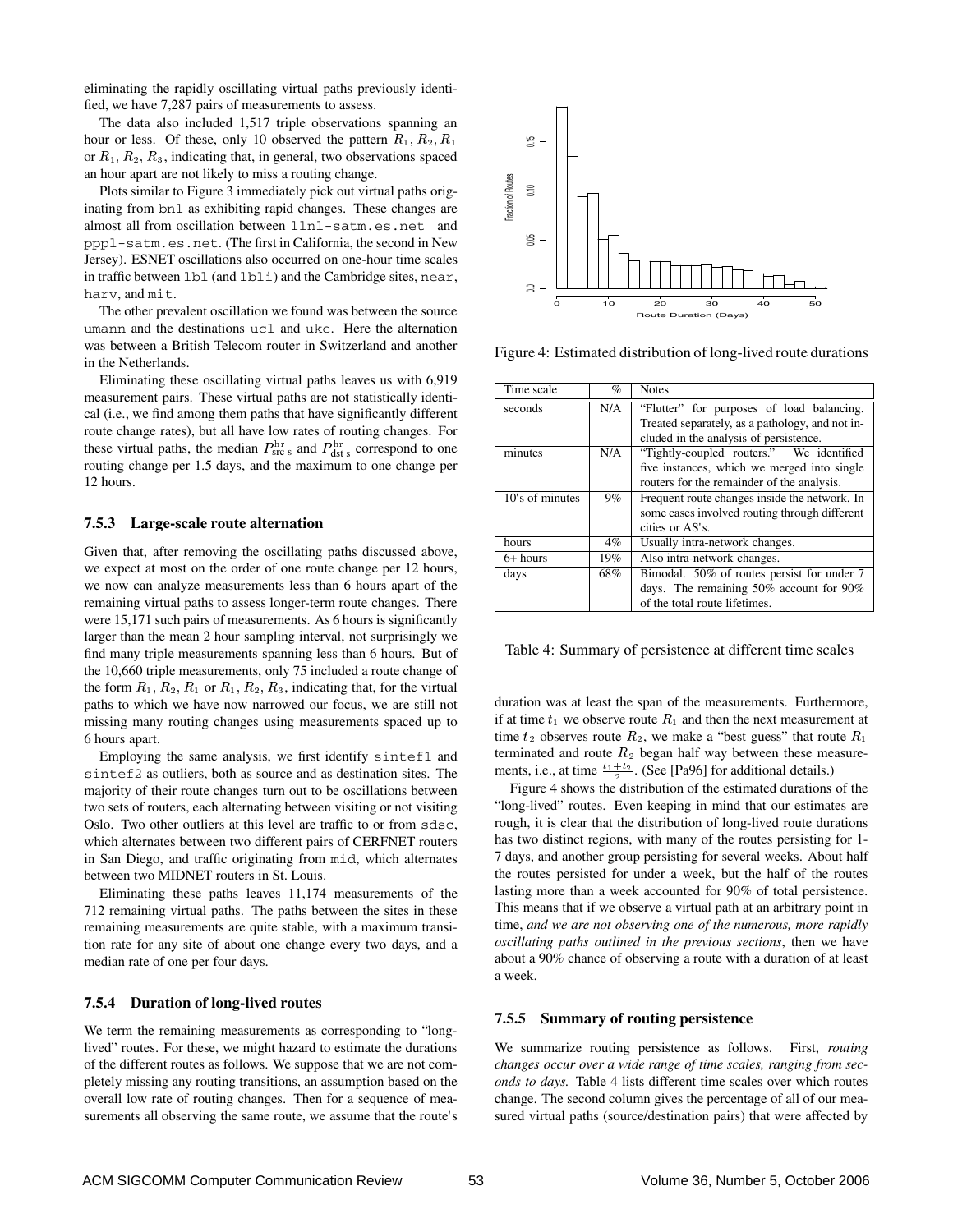changes at the given time scale. (The first two rows show "N/A" in this field because the changes were due to a very small, and hence not representative, set of routers.) The final column gives associated notes.

One important point apparent from the table is that routing changes on shorter time scales (fewer than days) happen *inside the network* and not at the stub networks. Thus, *those changes observed in our measurements are likely to be similar to those observed by most Internet sites*.

On the other hand, while the changes occurred inside the network, only those involving ucl and ukc  $(\S$  7.5.1) involved different sequences of autonomous systems. While this bodes well for the scalability of BGP, we do not claim this finding as having major significance: one could make a much more thorough assessment of the degree of inter-AS route flapping by analyzing the data discussed in [Do95, Me95b].

Finally, two thirds of the Internet paths we studied had quite stable routes, persisting for days or weeks. This finding is in accord with that of [Ch93], which found that most networks are nearly quiescent (in terms of routing changes) while a few exhibit frequent connectivity transitions.

# **8 Routing symmetry**

We now analyze the measurements to assess the degree to which routes are *symmetric* or *asymmetric*. We confine ourselves to studying "major" asymmetries, in which the sequence of cities or AS's visited by the routes for the two directions of a virtual path differ. We first discuss the impact of routing asymmetry on different network protocols and measurements. We then assess our data for these asymmetries and find that, overall, 50% of the time an Internet path includes a major asymmetry in terms of the cities visited in the different directions, and 30% of the time it includes a major asymmetry in terms of AS's visited. We finish with a discussion of the magnitude of the asymmetries, most of which differ at just one "hop," but some at many hops.

# **8.1 Importance of routing symmetry**

Routing symmetry affects a number of aspects of network behavior. When attempting to assess the one-way propagation time between two Internet hosts, the common practice is to assume it is well approximated as half of the round-trip time (RTT) between the hosts [CPB93]. The Network Time Protocol (NTP) needs to make such an assumption when synchronizing clocks between widely separated hosts [Mi92].<sup>2</sup>

Claffy and colleagues studied variations in one-way latencies between the United States, Europe, and Japan [CPB93]. They discuss the difficulties of measuring *absolute* differences in propagation times in the absence of separately-synchronized clocks, but for their study they focussed on *variations*, which does not require synchronization of the clocks. They found that the two opposing directions of a path do indeed exhibit considerably different latencies, in part due to different congestion levels, and in part due to routing changes.

Routing asymmetry also potentially complicates mechanisms by which endpoints infer network conditions from the pattern of packet

arrivals they observe, and the utility of routers establishing *anticipatory flow state* when they observe a new flow from A to B that is likely to generate a return flow from  $B$  to  $A$  [CBP95]. See [Pa96] for detailed discussion of these.

Finally, routing asymmetry complicates network troubleshooting, because it increases the likelihood that a network problem apparent in one direction along a virtual path cannot be detected in the other direction.

# **8.2 Analysis of routing symmetry**

In  $\mathcal{D}_1$  we did not make simultaneous measurements of the virtual paths  $A \Rightarrow B$  and  $B \Rightarrow A$ , which introduces ambiguity into an analysis of routing symmetry: if a measurement of  $A \Rightarrow B$  is asymmetric to a later measurement of  $B \Rightarrow A$ , is that because the route is the same but asymmetric, or because the route changed?

In  $\mathcal{D}_2$ , however, the bulk of the measurements were *paired*  $(\S 4.1)$ , allowing us to unambiguously determine whether the route between A and B is symmetric. The  $\mathcal{D}_2$  measurements contain 11,339 successful pairs of measurements. Of these, we find that *49% of the measurements observed an asymmetric path that visited at least one different city*.

There is a large range, however, in the prevalence of asymmetric routes among virtual paths to and from the different sites. For example, 86% of the paths involving umann were asymmetric, because nearly all outbound traffic from umann traveled via Heidelberg, but none of the inbound traffic did. At the other end of the spectrum, only 25% of the paths involving umont were asymmetric (but this is still a significant amount).

If we consider autonomous systems rather than cities, then we still find asymmetry quite common: about 30% of the paired measurements observed different autonomous systems in the virtual path's two directions. The most common asymmetry was the addition of a single AS in one direction. This can reflect a major change, however, such as the presence or absence of SprintLink routers (the most common AS change).

Again, we find wide variation in the prevalence of asymmetry among the different sites. Fully 84% of the paths involving ucl were asymmetric, mostly due to some paths including JANET routers in London and others not  $(\S$  7.5.1), while only 7.5% of adv's paths were asymmetric at AS granularity.

# **8.3 Increasing prevalence of asymmetry**

We analyzed  $\mathcal{D}_1$  for routing asymmetry, attempting to adjust for the non-simultaneity of its measurements by only using measurements spaced less than a day apart. The mismatch is likely to overestimate routing asymmetry, since if the route changes between measurements that may be incorrectly regarded as an asymmetry, per our discussion at the beginning of  $\S$  8.2, though it can also introduce false symmetries.

In the  $\mathcal{D}_1$  measurements, we found 30% of the virtual paths contained city-level asymmetries. The large discrepancy between this figure and the 49% figure for the  $\mathcal{D}_2$  measurements suggests that over the course of a year routing became significantly more asymmetric.

# **8.4 Size of asymmetries**

We finish with a look at the size of the asymmetries. We find that the majority of asymmetries are confined to a single "hop" (just one

<sup>&</sup>lt;sup>2</sup> However, NTP features robust algorithms that will only lead to inconsistencies if the paths between two NTP communities are *predominantly* asymmetric, with similar differences in one-way times.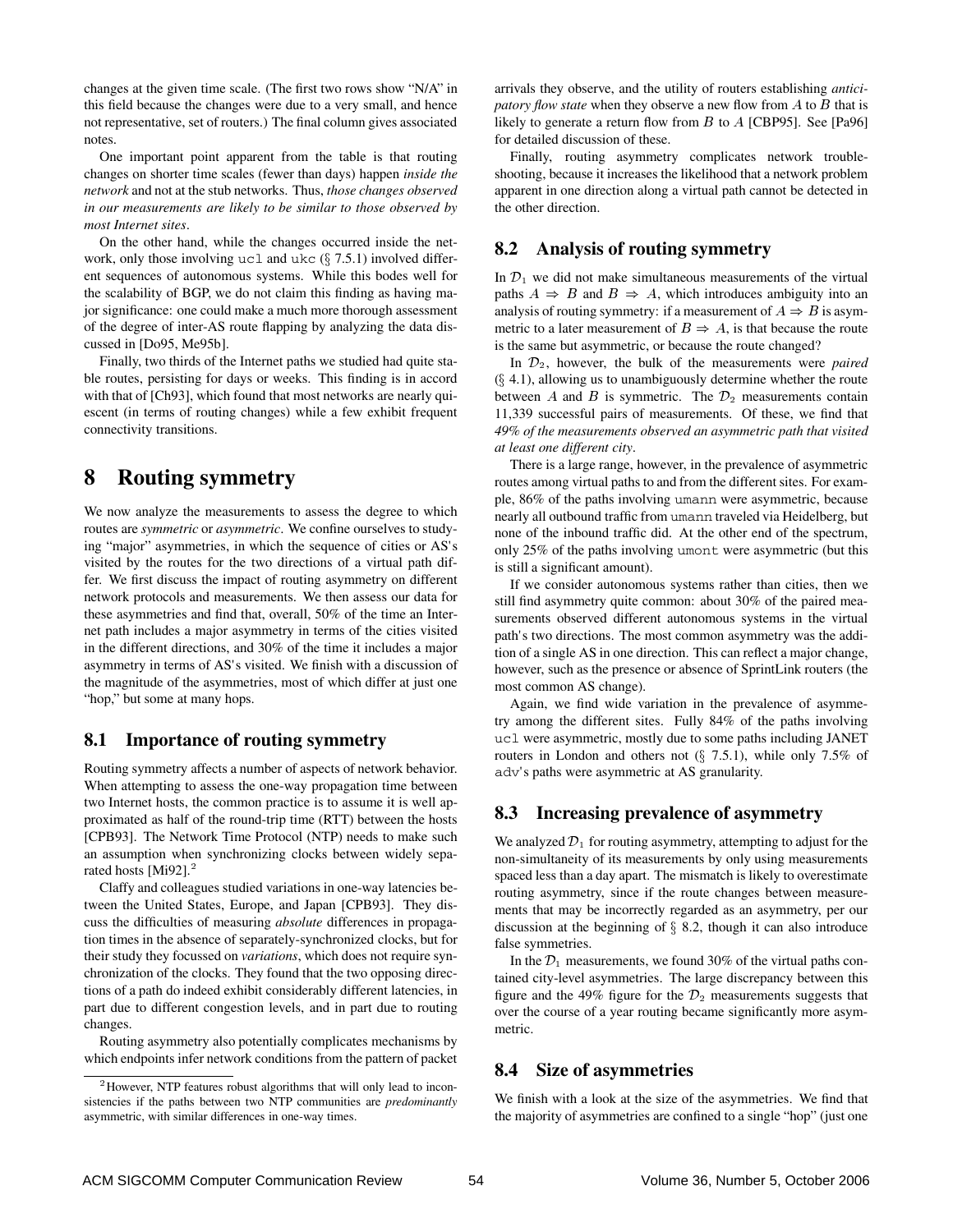city or AS different). For city asymmetries, though, about one third differed at two or more "hops." This corresponds to almost 20% of all the paired measurements in our study, and can indicate a very large asymmetry. For example, a magnitude 2 asymmetry between ucl and umann differs at the central city hops of Amsterdam and Heidelberg in one direction, and Princeton and College Park in the other!

# **9 Summary**

We have reported on an analysis of 40,000 end-to-end Internet route measurements, conducted between a diverse collection of Internet sites. The study characterizes pathological routing conditions, routing stability, and routing symmetry. For pathologies, we found a number of examples of routing loops, some persisting for hours; one instance of erroneous routing; a number of instances of "infrastructure failures," meaning that routing failed deep inside the network; and numerous outages lasting 30 seconds or more.

Our statistical methodology allows us to assign confidence intervals to the probabilities of observing different pathologies, and to compare these intervals for significant differences. We find that *the likelihood of encountering a major routing pathology more than doubled between the end of 1994 and the end of 1995, rising from 1.5% to 3.4%.*

For routing stability, we defined two types of stability, "prevalence," meaning the overall likelihood that a particular route is encountered, and "persistence," the likelihood that a route remains unchanged over a long period of time. We find that *Internet paths are heavily dominated by a single prevalent route, but that the time periods over which routes persist show wide variation*, ranging from seconds up to days. About 2/3's of the Internet paths had routes persisting for either days or weeks.

For routing symmetry, we looked at the likelihood that a virtual path through the Internet visits at least one different city in the two directions. At the end of 1995, this was the case half the time, nearly double the likelihood at the end of 1994, and at least one different autonomous system was visited 30% of the time.

The presence of pathologies, short-lived routes, and major asymmetries highlights the difficulties of providing a consistent topological view in an environment as large and diverse as the Internet. Furthermore, the findings that the prevalence of pathologies and asymmetries greatly increased during 1995 show in no uncertain terms that *Internet routing has become less predictable in major ways*.

A constant theme running through our study is that of widespread variation. We repeatedly find that different sites or pairs of sites encounter very different routing characteristics. This finding matches that of [Pa94], which emphasizes that the variations in Internet traffic characteristics between sites are significant to the point that there is no "typical" Internet site. Similarly, there is no "typical" Internet path. But we believe the scope of our measurements gives us a solid understanding of the breadth of behavior we might expect to encounter—and how, from an end-point's view, routing in the Internet actually works.

# **10 Acknowledgements**

This work would not have been possible without the efforts of the many volunteers who installed the Network Probe Daemon

at their sites. In the process they endured debugging headaches, inetd crashes, software updates, and a seemingly endless stream of queries from me regarding their site's behavior. I am indebted to:

Guy Almes and Bob Camm ( $adv$ ); Jos Alsters ( $unij$ ); Jean-Chrysostome Bolot (inria); Hans-Werner Braun, Kim Claffy, and Bilal Chinoy (sdsc); Randy Bush (rain); Jon Crowcroft and Atanu Ghosh (ucl); Peter Danzig and Katia Obraczka (usc); Mark Eliot (sri); Robert Elz (austr); Teus Hagen (oce); Steinar Haug and Håvard Eidnes (sintef1, sintef2); John Hawkinson (near and panix); TR Hein (xor); Tobias Helbig and Werner Sinze (ustutt); Paul Hyder (ncar); Alden Jackson (sandia); Kate Lance (austr2); Craig Leres (lbl); Kurt Lidl (pubnix); Peter Linington, Alan Ibbetson, Peter Collinson, and Ian Penny (ukc); Steve McCanne (1b1i); John Milburn (korea); Walter Mueller (umann); Evi Nemeth, Mike Schwartz, Dirk Grunwald, Lynda McGinley (ucol, batman); Francóis Pinard (umont); Jeff Polk and Keith Bostic (bsdi); Todd Satogata (bnl); Doug Schmidt and Miranda Flory (wustl); Sorell Slaymaker and Alan Hannan (mid); Don Wells and Dave Brown (nrao); Gary Wright (connix); John Wroclawski (mit); Cliff Young and Brad Karp (harv); and Lixia Zhang, Mario Gerla, and Simon Walton (ucla).

I am likewise indebted to Keith Bostic, Evi Nemeth, Rich Stevens, George Varghese, Andres Albanese, Wieland Holfelder, and Bernd Lamparter for their invaluable help in recruiting NPD sites. Thanks too to Peter Danzig, Jeff Mogul, and Mike Schwartz for feedback on the NPD design.

This work greatly benefited from the efforts and insights of Domenico Ferrari, Sally Floyd, John Hawkinson, Van Jacobson, Kurt Lidl, Steve McCanne, Greg Minshall, Craig Partridge, and John Rice, all of whom gave detailed comments on [Pa96]; from discussions with Guy Almes, Robert Elz, Teus Hagen, John Hawkinson, Kate Lance, Paul Love, Jamshid Mahdavi, Matt Mathis, Dave Mills, and Curtis Villamizar; and from the comments of the SIGCOMM reviewers. I would like to particularly thank Van Jacobson and John Rice for their advice regarding the thorny problem of assessing routing "persistence."

Often to understand the behavior of particular routers or to determine their location, I asked personnel from the organization responsible for the routers. I was delighted at how willing they were to help, and in this regard would like to acknowledge:

Vadim Antonov, Tony Bates, Michael Behringer, Per Gregers Bilse, Bjorn Carlsson, Peggy Cheng, Guy Davies, Sean Doran, Bjorn Eriksen, Amit Gupta, Tony Hain, John Hawkinson again!, Susan Harris, Ittai Hershman, Kevin Hoadley, Scott Huddle, James Jokl, Kristi Keith, Harald Koch, Craig Labovitz, Tony Li, Martijn Lindgreen, Ted Lindgreen, Dan Long, Bill Manning, Milo Medin, Keith Mitchell, Roderik Muit, Chris Myers, Torben Nielsen, Richard Nuttall, Mark Oros, Michael Ramsey, Juergen Rauschenbach, Douglas Ray, Brian Renaud, Jyrki Soini, Nigel Titley, Paul Vixie, and Rusty Zickefoose.

A preliminary analysis of  $\mathcal{D}_1$  was done by Mark Stemm and Ketan Patel.

# **References**

- [Ba95] F. Baker, Ed., "Requirements for IP Version 4 Routers," RFC 1812, DDN Network Information Center, June 1995.
- [BDG95] C. Baransel, W. Dobosiewicz, and P. Gburzynski, "Routing in Multihop Packet Switching Networks: Gb/s Challenge," *IEEE Network*, 9(3), pp. 38-61, May/June 1995.